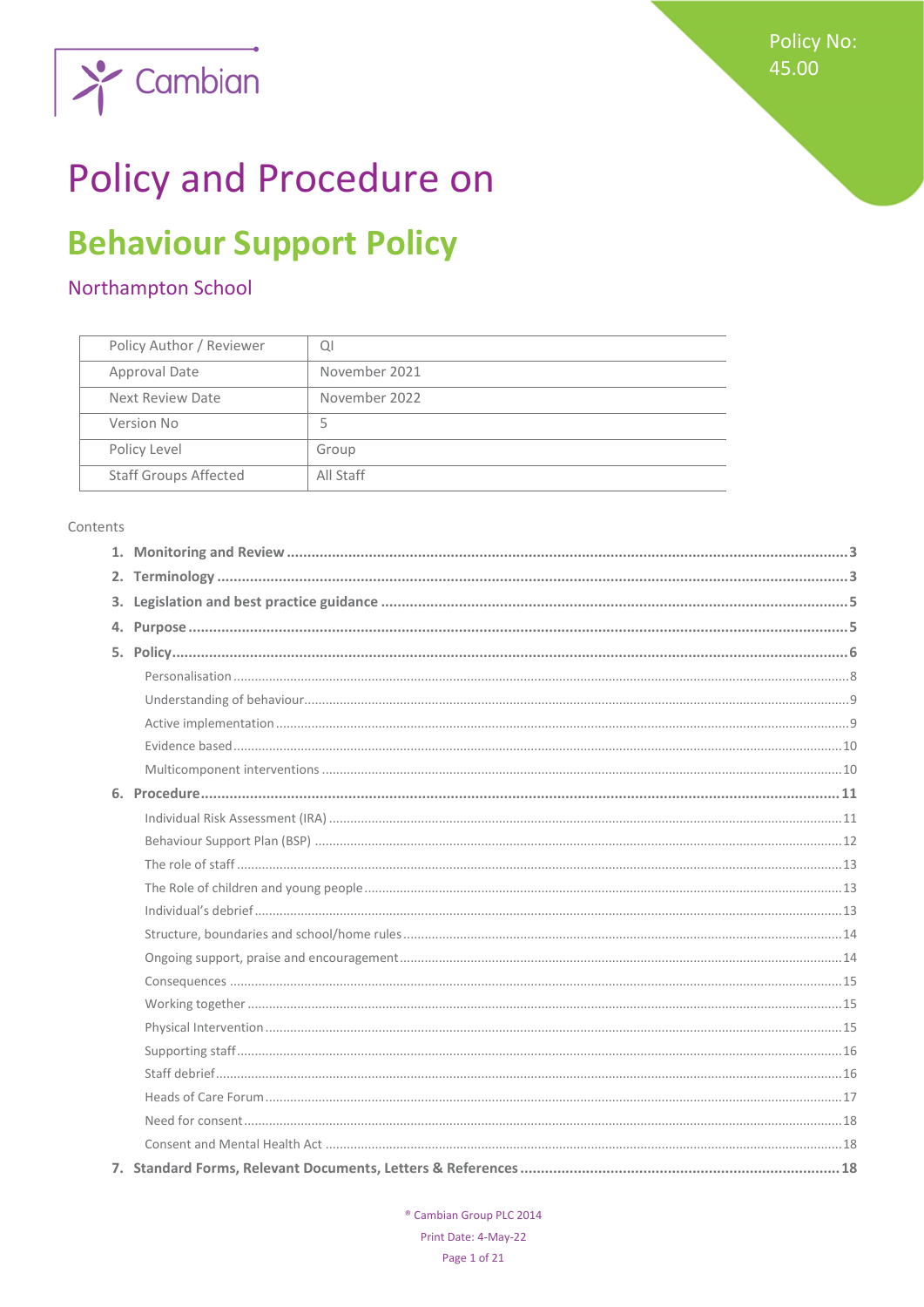

Policy No: 45.00

Next Review Date: October 2022 | Behaviour Support | Date: November 2021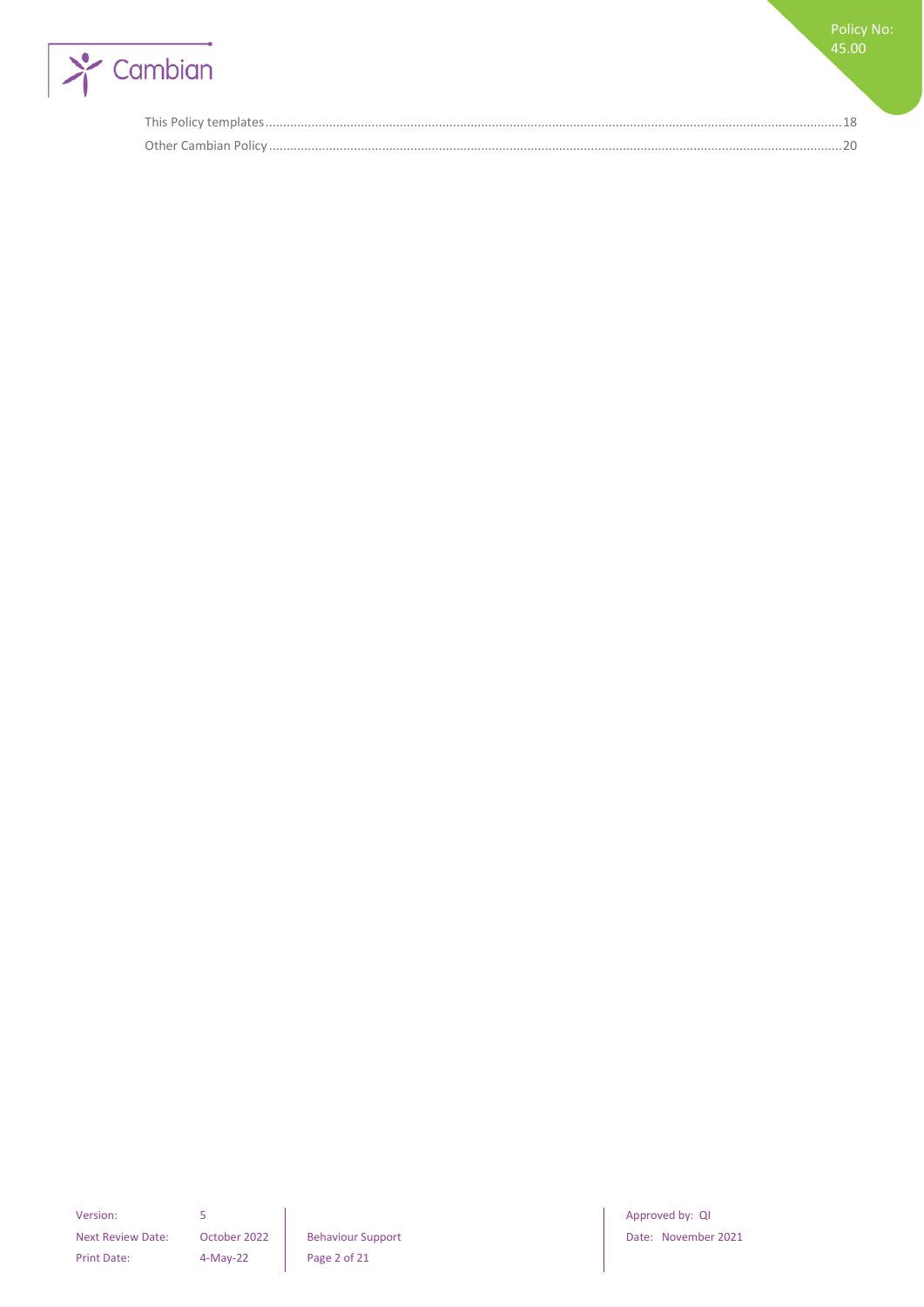

## <span id="page-2-0"></span>**1. Monitoring and Review**

- 1.1. The Proprietor will undertake a formal review of this policy for the purpose of monitoring and of the efficiency with which the related duties have been discharged, by no later than one year from the date of approval shown above, or earlier if significant changes to the systems and arrangements take place, or if legislation, regulatory requirements or best practice guidelines so require.
- 1.2. The local content of this document and supporting procedures will be subject to continuous monitoring, refinement and audit by the Head of Service.

Signed:

De filtet

Andrew Sutherland **Representative, Proprietor- Cambian Group** July 2021

## <span id="page-2-1"></span>**2. Terminology**

2.1. Our aim is to use consistent terminology throughout this policy and all supporting documentation as follows:

| 'Establishment' or 'Location | This is a generic term which means the Children's<br>Home/school/college. Northampton School is a Secondary SEMH<br>School.                                                                                                                                       |
|------------------------------|-------------------------------------------------------------------------------------------------------------------------------------------------------------------------------------------------------------------------------------------------------------------|
| Individual                   | This means any child or young person under the age of 18 or<br>young adult between the ages of 18 and 25. At Northampton<br>School we have students attending between the ages of 11 to 16<br>years.                                                              |
| <b>Service Head</b>          | This is the senior person with overall responsibility for the school.<br>At Northampton School this is the Headteacher who is Leanne<br>Dodds.* dual registered locations need to include Service Head<br>and Registered Manager if they are not the same person. |
| <b>Key Worker</b>            | Members of staff that have special responsibility for Individuals<br>residing at or attending the Establishment.                                                                                                                                                  |
| Parent, Carer, Guardian      | means parent or person with Parental Responsibility                                                                                                                                                                                                               |
| <b>Regulatory Authority</b>  | Regulatory Authority is the generic term used in this policy to<br>describe the independent regulatory body responsible for<br>inspecting and regulating services. At Northampton School this is<br>Ofsted.                                                       |
| <b>Social Worker</b>         | This means the worker allocated to the child/family. If there is no<br>allocated worker, the Duty Social Worker or Team Manager is<br>responsible.                                                                                                                |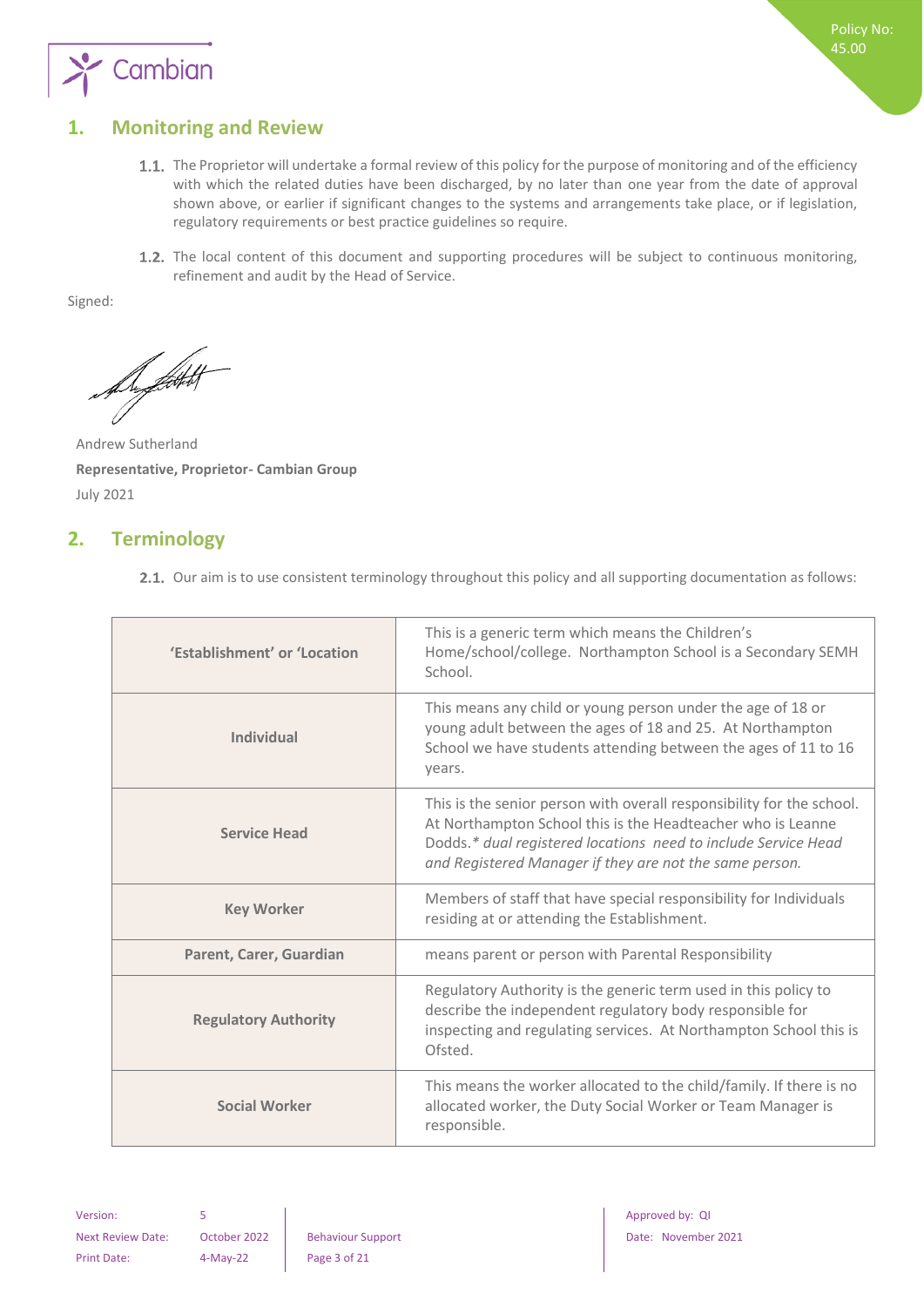

| <b>Placing Authority</b> | Placing Authority means the local authority/agency responsible<br>for placing the child or commissioning the service |
|--------------------------|----------------------------------------------------------------------------------------------------------------------|
|                          |                                                                                                                      |
| <b>Staff</b>             | Means full or part-time employees of Cambian, agency workers,<br>bank workers, contract workers and volunteers.      |
| <b>CambianKPI</b>        | This is the online in-house information system which holds data<br>for each site on quality measures.                |

Next Review Date: October 2022 Behaviour Support Date: November 2021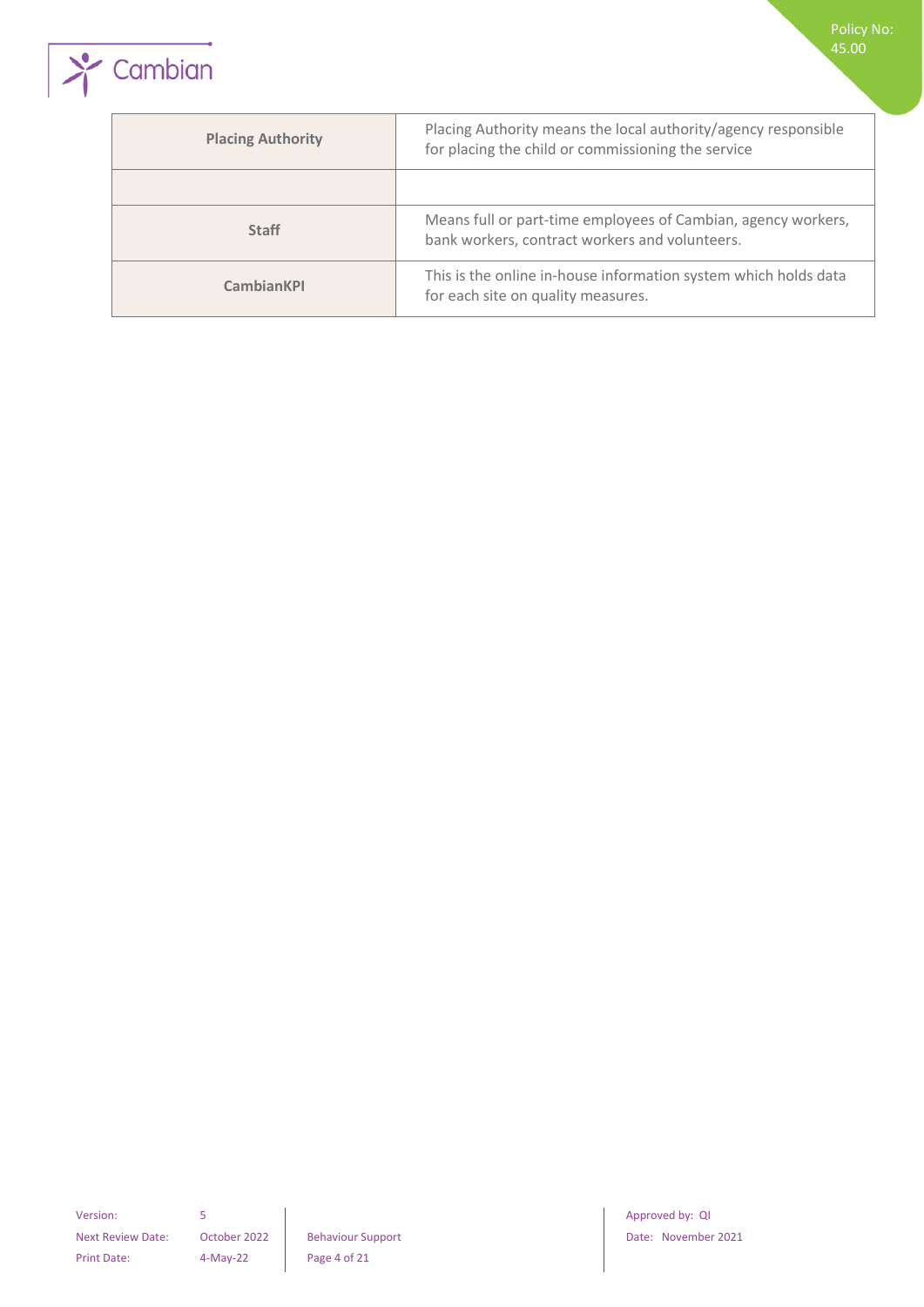# Cambian

## <span id="page-4-0"></span>**3. Legislation and best practice guidance**

- **3.1.** The Education (Independent School standards) Regulations 2014
- **3.2.** Children Act 1989
- 3.3. Human Rights Act 1998
- United Nations Convention on the Rights of the Child (Ratified 1991)
- 3.5. Education and Inspections Act 2006
- 3.6. Health and Safety at Work Act 1974
- 3.7. National Minimum Standards (RSS) 2015
- 3.8. Violent Crime Reduction Act 2006
- 3.9. Children's Homes (England) Regulations 2015
- 3.10. Health and Social Care Act 2008, Regulations 2014
- **3.11.** Equality Act 2010
- 3.12. Regulation and Inspection of Social Care (Wales) Act 2016
- 3.13. Care Standards Act 2000
- 3.14. DE&S/DoH Guidance for Restrictive Physical Interventions. How to provide safe services for people with Learning Disabilities and Autistic Spectrum Disorder 2002
- DoH Guidance on Permissible Forms of Control in Children's Residential Care 1993
- 3.16. DfE Use of Reasonable Force. Advice for Head Teachers, staff and governing bodies July 2013
- **3.17.** DfE Behaviour and discipline in Schools 2014
- BILD Code of Practice for the use and reduction of restrictive physical interventions (third edition) 2010
- 3.19. Ofsted Below the radar: low-level disruption in the country's classrooms September 2014
- Behaviour and discipline in schools, Advice for Head Teachers and school staff February 2014
- Preventing and Tackling Bullying Advice for Head Teachers, staff and Governing Bodies' July 2017
- 3.22. Reducing the Need for Restraint and Restrictive Intervention Children and young people with learning disabilities, autistic spectrum conditions and mental health difficulties in health and social care services and special education settings Published: 27 June 2019
- 3.23. <https://www.crisisprevention.com/en-gb/Specialties/MAPA-Management-of-Actual-or-Potential-Aggression>
- 3.24. [https://www.cqc.org.uk/sites/default/files/20180705\\_900824\\_briefguide](https://www.cqc.org.uk/sites/default/files/20180705_900824_briefguide-positive_behaviour_support_for_people_with_behaviours_that_challenge_v4.pdf)positive behaviour support for people with behaviours that challenge v4.pdf

### <span id="page-4-1"></span>**4. Purpose**

4.1. The implementation of this policy is the responsibility of all staff. The monitoring and review of behaviours is the responsibility of the Head of Service/Registered Manager/Senior Behaviour Lead in collaboration with the site's senior management team.

| Version:                 |              |                          |
|--------------------------|--------------|--------------------------|
| <b>Next Review Date:</b> | October 2022 | <b>Behaviour Support</b> |
| Print Date:              | $4-Mav-22$   | Page 5 of 21             |

Approved by: QI Date: November 2021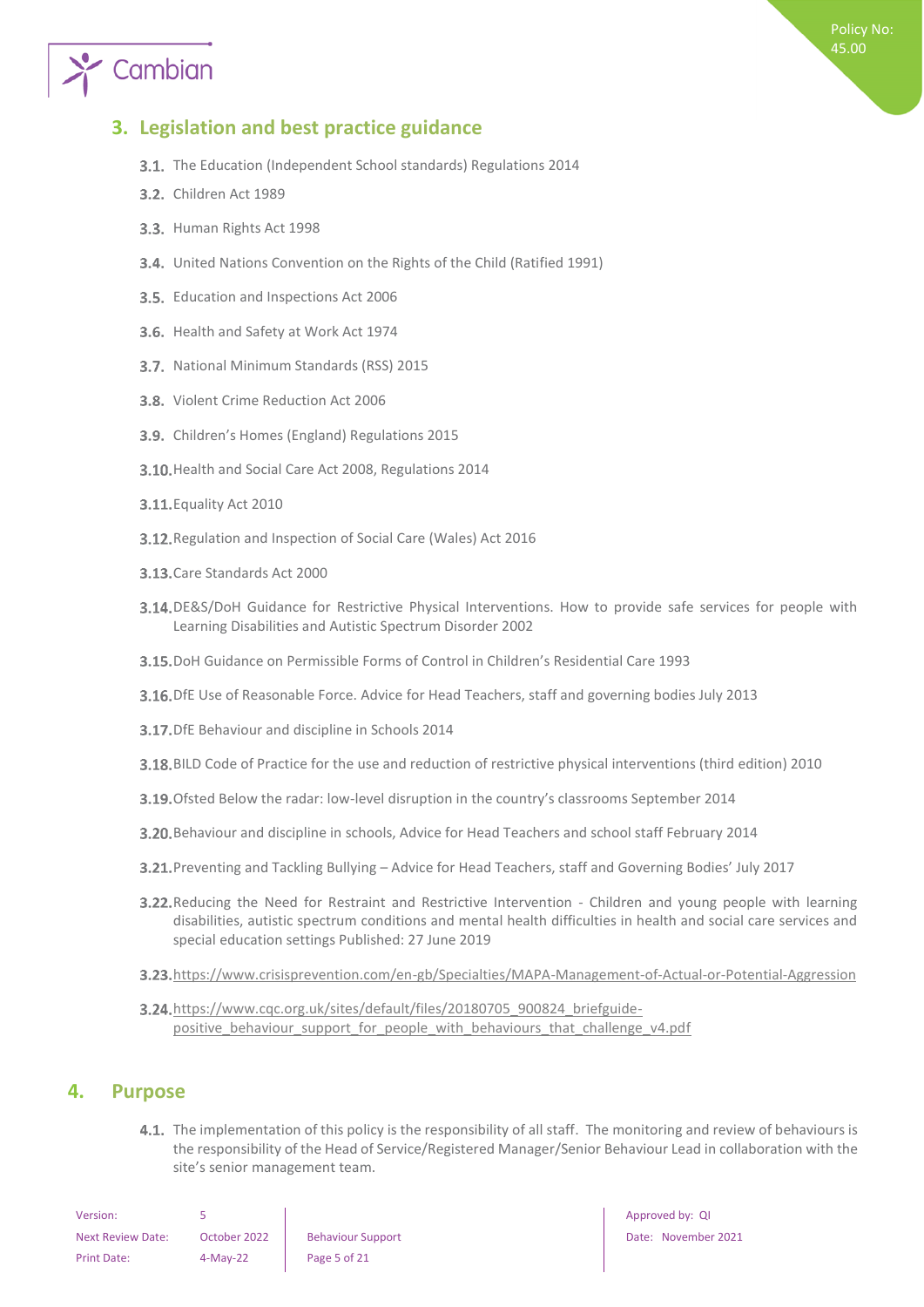

- 4.3. The overall aim of the Behaviour Support policy is to reduce restrictive practices and improve the quality of a child's/young person's life and that of the people around them and to ensure that all children and young people within our services who may have some difficulties with social understanding, social communication, flexibility of thinking and/or sensory issues and also other behaviours of concern which for example might be linked to trauma, are safeguarded at all times and that they have the rights and means to live and learn in a safe and inclusive environment regardless of the difficulty they experience.
- All staff are expected to promote the social, physical and emotional well-being of all of the children and young people within our services. We aim for every Individual to feel valued and respected, and to be treated fairly.
- 4.5. Effective behaviour support helps children and young people lead a meaningful life and learn new skills without unnecessary restrictions.
- 4.6. With the right approach to behaviour support delivered in a person-centred way, we believe we can reduce the likelihood and impact of behaviour of concern.
- 4.7. To maintain the safety of the individuals, the staff working with them, others and the environment.
- 4.8. To promote the use of effective non-aversive intervention strategies.
- 4.9. To support and encourage best practice and reduce the need for physical intervention to be used.
- 4.10. To ensure all locations comply with all the relevant current legislation and other national standards which govern this area of our work.

## <span id="page-5-0"></span>**5. Policy**

Cambian

- 5.1. Experiencing neurodiversity such as autism can sometimes mean enduring a series of traumatic events, starting from a young age. For some, those events may add up to severe and persistent post-traumatic stress disorder (PTSD). Given various difficulties, and the communication challenges children often experience, their PTSD can be particularly difficult to recognise and resolve.
- 5.2. How a child/young person communicates through behaviour might be difficult for those around them to understand. This is especially true for neuro-diverse children and young people, or where a child with autism may have also experienced trauma. This understanding is critical in the development of the strategies deployed to support the child/young person. Some of the children and young people may display behaviour of concern as a response to a complex pattern of needs, frustrations as a result of their learning difficulty or because of associated conditions. Those problems might be compounded by their additional difficulties including mental health, social deprivation or complex medical conditions.
- 5.3. A child or young person may present some specific, and at times, additional behaviors which may be a result of trauma. Trauma occurs when a child experiences an intense event that threatens or causes harm to his or her emotional and physical well-being. Some events are more likely to be traumatic than others and children can have very different responses to the same event. When a child/young person experiences trauma, it can affect their daily lives and their ability to get along with others.
- 5.4. Abuse, sexual assault, violence, natural disasters and wartime combat are all common causes of PTSD in the general population. Among neuro-diverse children/young people, everyday events can be experienced as traumatic e.g. fire alarms, the loss of a family pet, having to live without the family e.g. in a residential home / residential school, daily expectations including having to follow an education program/timetable, changes to expected routines or even a stranger's offhand comment can also be destabilizing. Neuro-diverse children and young people with autism can also be traumatized by others' behavior towards them, even when there is no threat perceived by others.
- 5.5. All staff working with our children and young people must always be willing to look past challenges presented by a child/young person's diagnoses if they are to provide a truly holistic approach to support. However, staff having the understanding of a particular diagnosis, may help them consider critical areas when identifying the

| Version:           |              |                          |
|--------------------|--------------|--------------------------|
| Next Review Date:  | October 2022 | <b>Behaviour Support</b> |
| <b>Print Date:</b> | $4-Mav-22$   | Page 6 of 21             |

Approved by: QI Next Review Date: October 2022 Behaviour Support Date: November 2021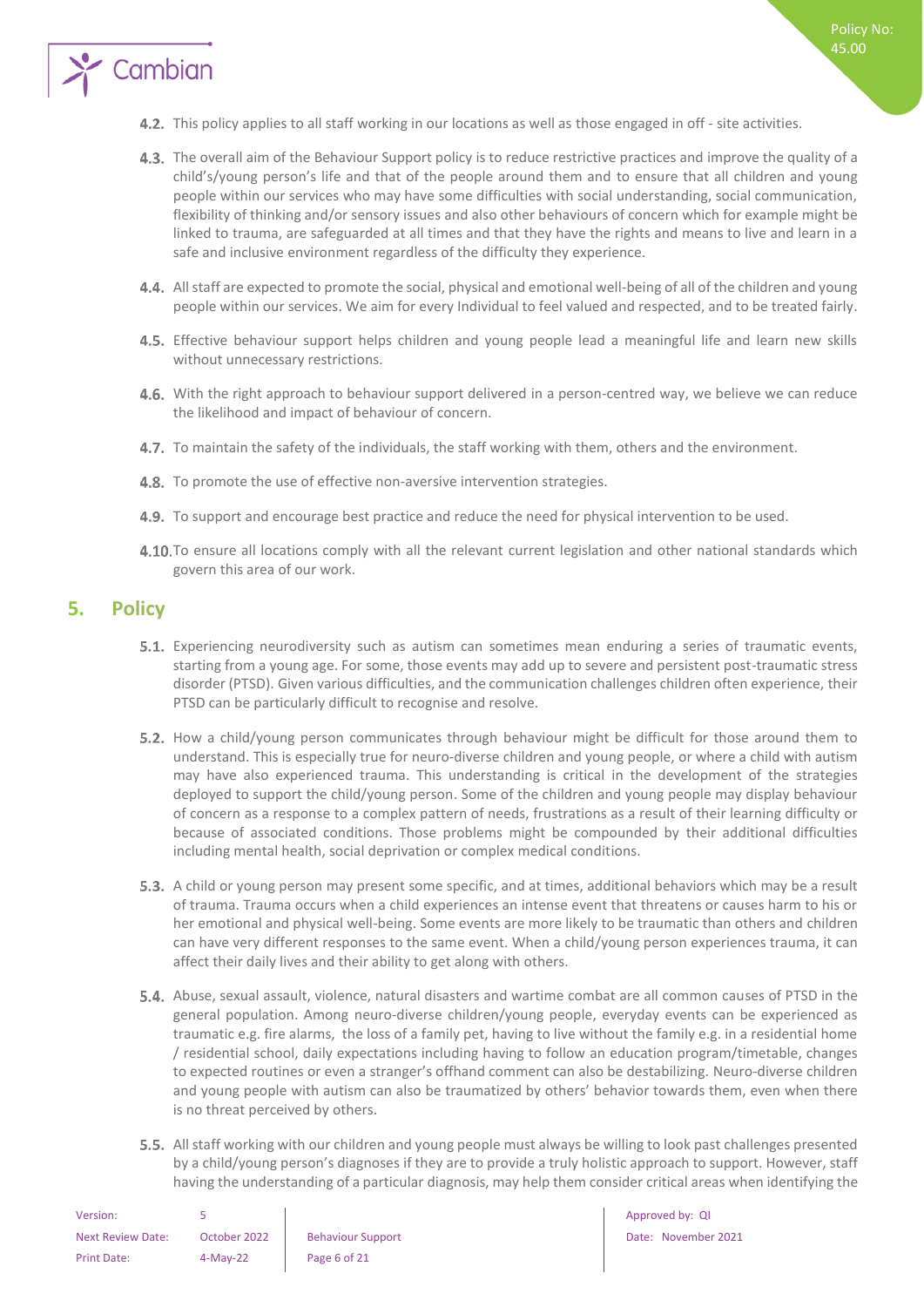

appropriate strategies to support that child/young person. This is most effectively achieved, where possible, when done alongside and involving, the child/young person as an agents of change in their own life.

- 5.6. Owing to their complex needs, children and young people sometimes behave in ways that others can experience as challenging or don't fully understand. On some occasions, these expressions may be perceived as dangerous and have the potential to result in harm to the person displaying the behaviour, their peers, those working alongside them or the public. On other occasions the behaviour may constitute partial or even complete withdrawal, ongoing sadness and lack of engagement in education or other activities within the home or outside the provision.
- 5.7. This policy provides guidance for staff to be able to effectively support a child/young person when they are displaying behaviour of a concern, including:
	- Anxiety, fear or panic attacks
	- Too much or too little sleep
	- Loss of appetite or overeating
	- Unexplained irritability or anger
	- Difficulty focusing on projects and school/college work
	- difficulty maintaining conversation
	- Difficulty generating ideas or solving problems
	- showing obsessive or pervasive worry
	- Denial (potentially as the result of toxic shame) and confusion
	- **Sadness**
	- Poor concentration
	- Survival instinct lie, steal, seek shelter, food
	- Physical or verbal aggression
	- Self-injury
	- Property destruction
	- Disinhibited and impulsive behaviour
	- Hyper sexuality
	- Difficulty developing healthy relationships Impulsivity
- **5.8.** This list is not exhaustive and there might be other behaviour(s) which is equally critical but not listed above. When forming an assessment for developing strategies for positive behaviour support, consideration needs to be given to the baseline assessment of behaviour and also to the shared knowledge and understanding of each child/young person, including changes to regular, known behaviour.
- **5.9.** Our approach to behaviour support within Cambian is based upon the overriding principle that all behaviour is a form of communication. The communication can be as the result of an unmet need or frustration as a result of not being understood by others. Pre-empting needs and improving methods of communication may be helpful in reducing or at times even stopping behavior of concern. However, there are also other factors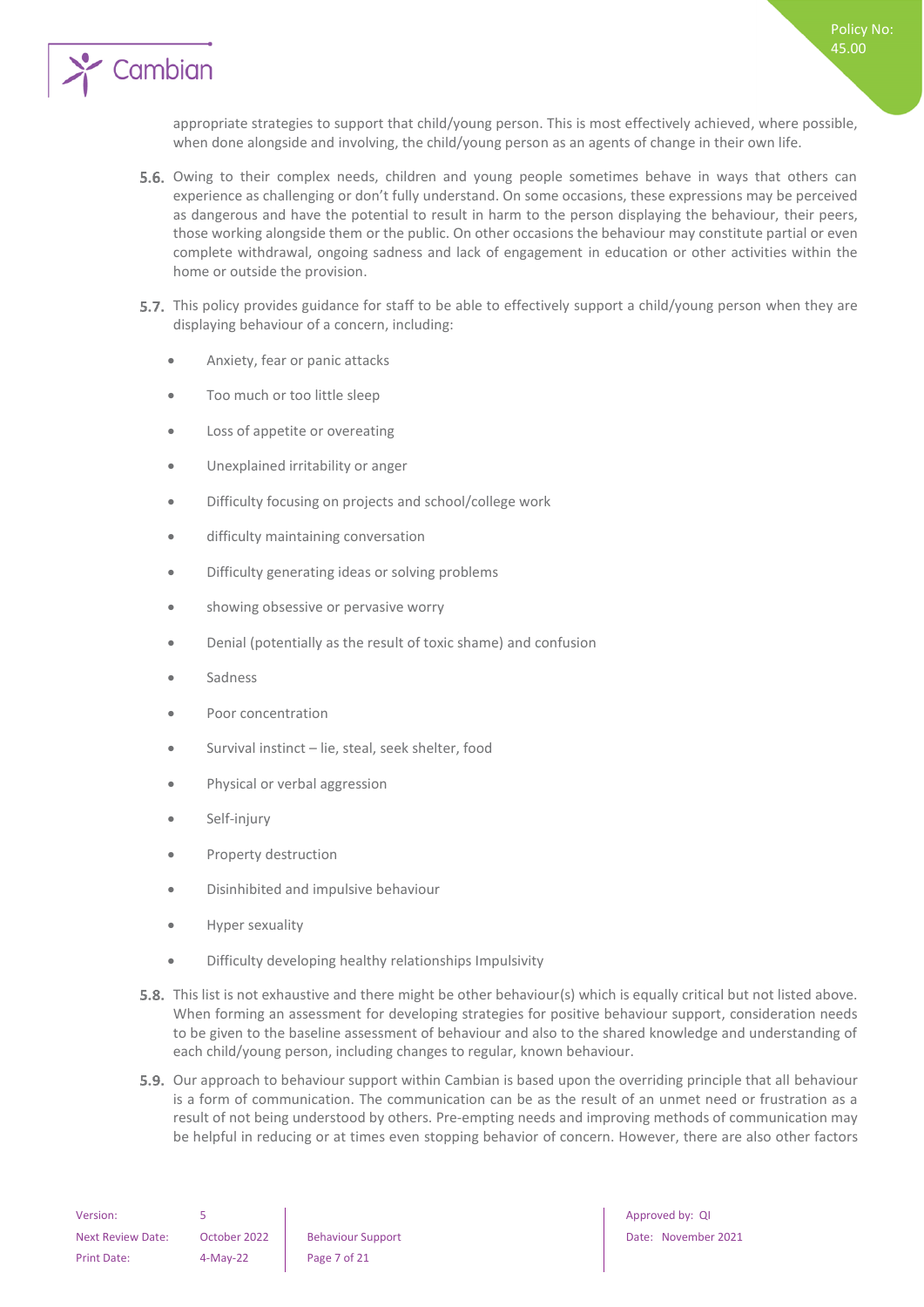

in the overall development of a child/young person which are equally critical, and which may directly contribute to the reduction of behavior of concern.

5.10. Therefore, as an organisation we aim to:

- Value each other and develop mutual respect,
- Provide environments that are mindful of sensory needs, i.e. tidy, uncluttered and clean environments,
- Develop and maintain an environment where children and young people feel safe and secure and which supports everyday learning,
- Maintain an environment where children and young people feel there is unconditional positive regard and acceptance of them for who they are and also one, where they feel being actively listened to,
- Create an environment with plenty of optimism and appropriate level of tolerance, but also high expectations,
- Provide relentless focus and commitment to positive relationship building and atunment regardless of the time involved and number of attempts already made,
- Create an environment where all children and young people understand the need for effective communication, including being able to say 'no' when they need to, helping development and maintenance of positive relationships between children/young people and adults,
- Maintain an environment where children and young people can learn about themselves and their rights and responsibilities,
- Creating an environment where children and young people develop a sense of personal autonomy. Where staff facilitate decision making processes so each child and young person can learn about risks involved and benefits of their decisions.,
- Create a moral foundation for children and young people where skills of self-control and self-discipline are developed and they are able to take responsibility for their actions and learn how to look after themselves in the future,
- Equip children and young people with skills for life so they can make informed decision and understand the natural consequences,
- Ensure Leadership Teams will focus on continuous improvement having children's/young people's needs at heart of all they do,
- Ensure there are opportunities for parents and carers to play an active part in their child's/young person life.
- 5.11. In order to help improve the quality of each child/young person life and the quality of life for those around them Cambian recognises the **5 signs of Positive Behaviour Support** (PBS) identified by BILD®:

#### <span id="page-7-0"></span>**Personalisation**

- **5.12.** Behaviour support will be individualised i.e. based on a comprehensive multi-disciplinary assessment of the abilities and needs of the individual in our care. The support provided for children's / young people's behaviour will always require personalised approaches. These will help to:
	- Reduce anxiety
	- Enhance motivation, confidence and self esteem
	- Improve concentration and reduce distractions
	- Facilitate independence
- 5.13. As far as it is practically possible, children and young people should be involved in determining their support, education and care needs alongside other people in their lives. They should be able to participate in the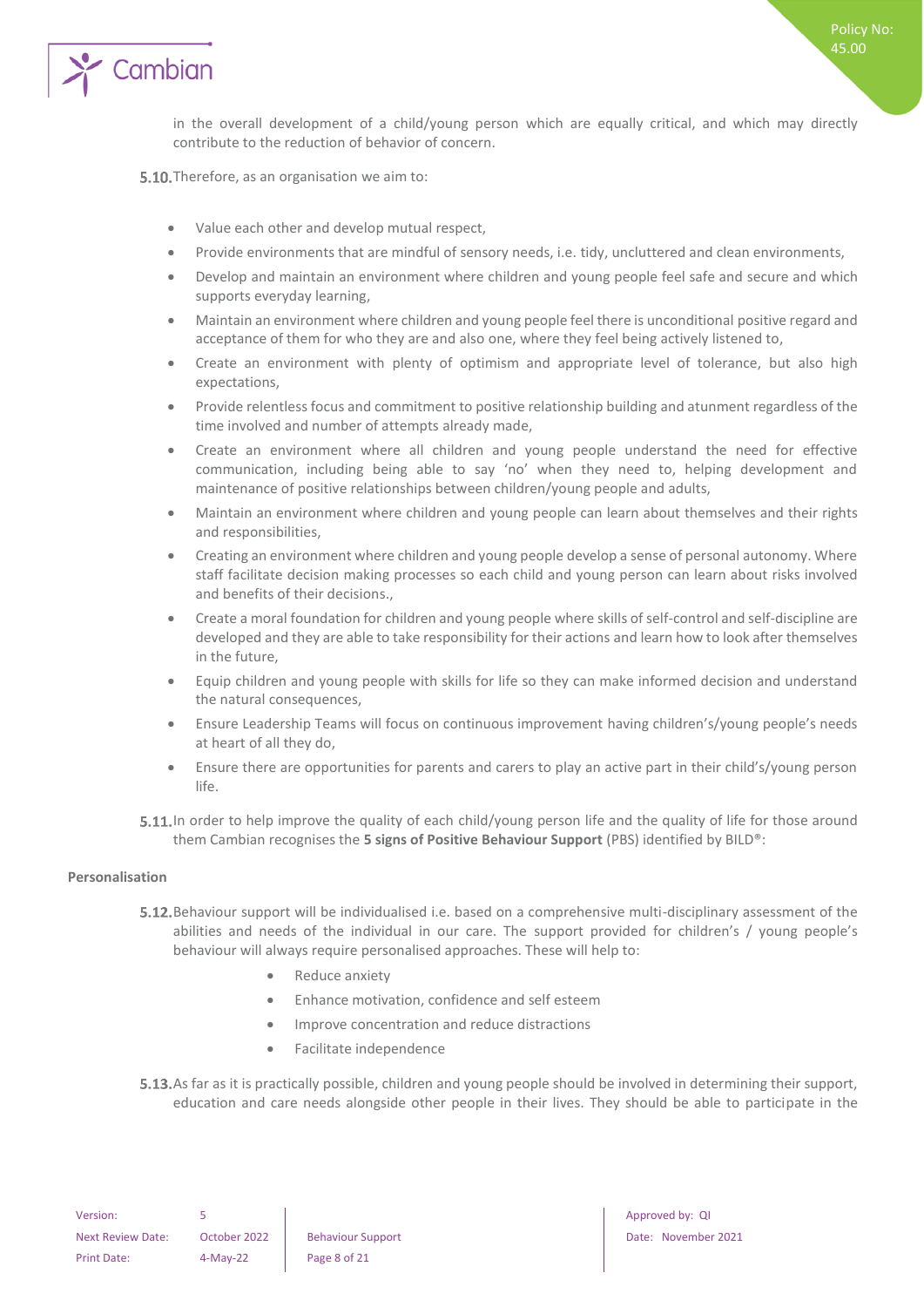

Policy No: 45.00

#### <span id="page-8-0"></span>**Understanding of behaviour**

- 5.14. Multi-Disciplinary Team assessments should be used to develop our understanding of the function of any presenting challenging behaviour. Individual Risk Assessments (IRA) and Behaviour Support Plans (BSP) are developed in conjunction with relevant key people around the child/young person including: care and support staff, education staff, managers, clinicians. From there, a detailed and robust strategic document is developed, which will support staff to have a deep understanding of the needs of the individual. Strategies are discussed with the staff who have a good knowledge of each child/young person.
- 5.15.A clear approach to managing and supporting children and young people with behaviour of concern is embedded in all our services. This may include an assessment and intervention framework (such as functional analysis) that sees behaviour as having meaning, which is multi-faceted and supports the positive change through the understanding of behaviour.

#### <span id="page-8-1"></span>**Active implementation**

- All children and young people in all Cambian locations have Individual Risk Assessment and Behaviour Support Plan.
- 5.17. It is the responsibility of the Head of Service/Registered Manager to ensure that:
	- All children and young people have a current Individual Risk Assessment and up to date Behaviour Support Plan, designed to reduce risks associated with the behaviours of concern.
	- The Behaviour Support Plan is reviewed every 3 months as a minimum and also following incidents, where known behaviour support strategies didn't fully work or where new behaviour occurred which requires specific approaches to be used,
	- Where appropriate, the child/young person has read and understands their Behaviour Support Plan and is encouraged to participate and contribute to the planning process,
	- The Behaviour support Plan is shared with parents/guardians, relevant authorities.

5.18. A Behaviour Support Plan includes information about:

- Pre-emptive action taken to reduce known triggers (i.e. plan for change, support following family contact, support in particular subjects or in relation to significant dates/anniversaries etc.)
- How the environment needs to be managed to support the child/young person (i.e. demonstrates an understanding of impact of the environment on the sensory needs of the child/young person and seeks to minimise these),
- The skills and strategies the person needs to be taught to enable them to communicate in a more positive, socially acceptable way,
- Strategies for supporting socially unacceptable behaviour when it occurs including proactive, active and reactive phases,
- Any positive motivators/incentives/rewards to be used and any actions which should be avoided during a particular phase,
- Areas to be considered and relevant strategies to be used in order to prevent potential relapse into crisis behaviours.
- Each Behaviour Support Plan also outlines individualised reactive strategies that effectively support the individual when they are unable to regulate their behaviour.. It is expected that most of the reactive strategies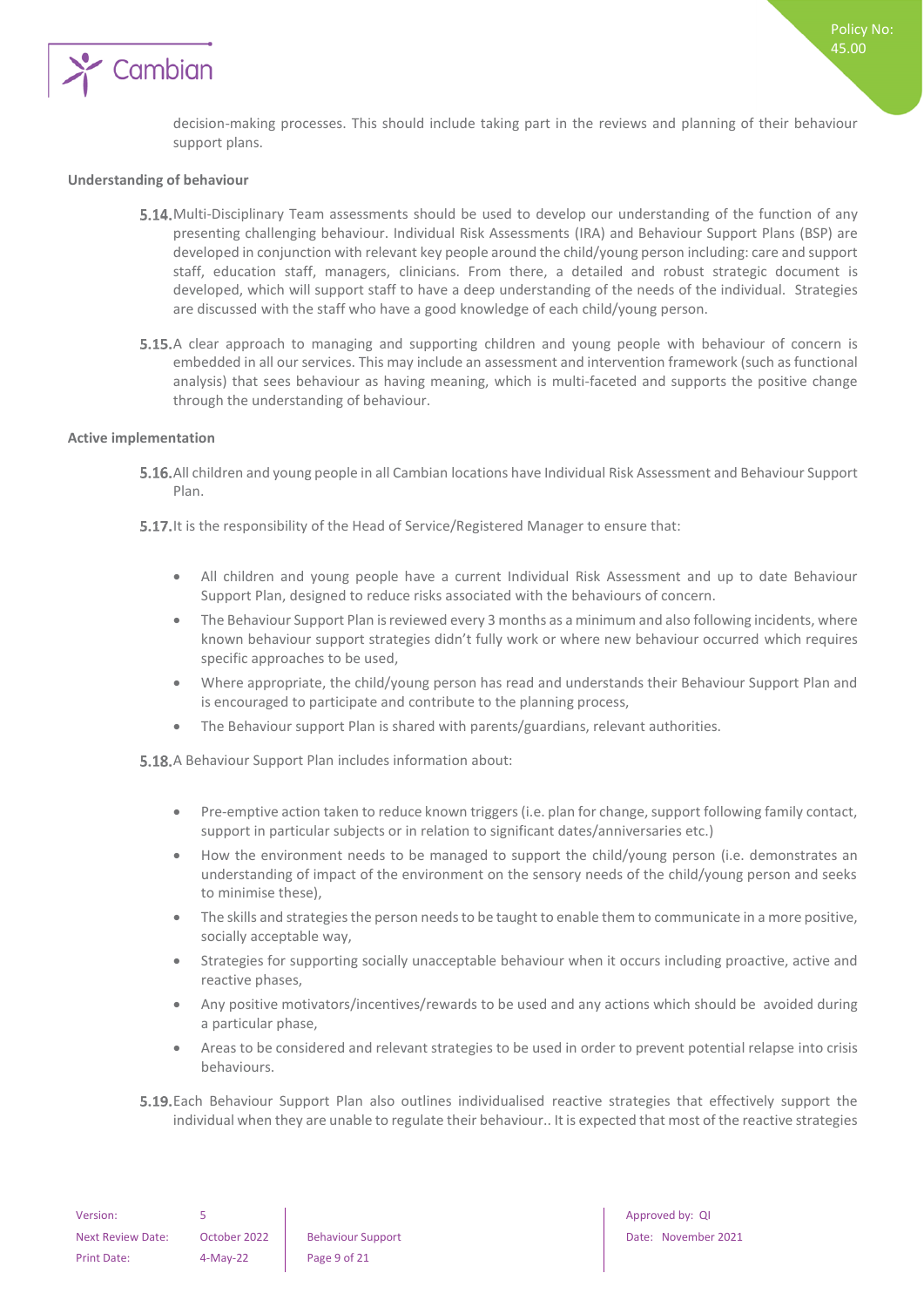

would address the function of the presenting behaviour and would only include restrictive physical intervention as a last resort.

Policy No: 45.00

- Behaviour Support Plans will be reviewed and revised, by structured and objective monitoring of incident and restraint reports, recognising the child/young person's progress in replacing unwanted behaviours with more positive alternatives, and improving quality of life.
- **5.21.** A culture of collaborative practice must exist to ensure that we adopt a true multi-disciplinary approach.
- **5.22.** Regular training relating to methods of behaviour support and the writing and monitoring of individual Behaviour Support Plans is provided for staff, both as whole service training and relating to individual young people. The promotion of appropriate behaviour support strategies and also about individuals are discussed regularly in the appropriate team meetings and at senior leadership meetings.
- 5.23. Active and meaningful debriefs/reflections with staff involved in an incident and the child/young person must also form part of each home's/school's/college's culture in order to ensure that we can clearly identify learning points from any difficult situation and use these to inform future practice. Those, whether Individual or group debriefs must be linked with and revisited during individual staff supervisions and reflections recorded in supervision minutes (single subject or part of regular scheduled sessions).

#### <span id="page-9-0"></span>**Evidence based**

- **5.24.** Behaviour Support Plans once implemented, require on-going monitoring and recording in order to ascertain the effectiveness of the programme. They are active and dynamic documents which need regular updating in order to ensure that strategies employed are current and effective.
- 5.25. Schools/Colleges/Homes employ various methods to record on-going data relating to incidents/physical intervention etc. This data is analysed on a regular basis by the appropriate teams within each setting to evaluate the effectiveness of specific strategies.
- 5.26. Data relating to incidents/physical intervention is submitted and analysed across the organisation by means of weekly submissions to CambianKPI.

#### <span id="page-9-1"></span>**Multicomponent interventions**

- **5.27.** Emotional regulation and behaviour support will be implemented at different levels and in different ways depending on the child/young person needs. Behaviour Support will be positive, i.e. focused on teaching and encouraging the person to develop and use more adaptive ways of responding to a range of stimuli or difficult situations.
- 5.28. Behaviour Support will primarily focus on proactive and active strategies, with reactive strategies only be used to bring about effective control and to maintain a safe environment during situations by utilising approved and agreed techniques. The notion of addressing situations at an early stage to prevent the escalation and avoid unnecessary injury, harm or damage, is fundamental.
- 5.29. The focus will be placed on development of proactive strategies to prevent or reduce the impact of triggers and events that evoke or perpetuate the behaviours of concern. Interventions would be designed to support personal development and the learning and maintaining of new skills.
- **5.30.** Coping strategies will be prioritised and there would be evidence that the environment had been altered to ensure it was the best possible fit for the child/young person.
- **5.31.** There will also be some reactive strategies to help people keep safe when needed. Support would be based on assessed need and may use a range of evidence-based therapies provided by therapy teams where required. Cambian provide the opportunity for people to engage in meaningful and purposeful activity that motivates them. In a home setting, this may include learning new skills or being encouraged to try a broader range of activities. In an educational setting, this is focussed on providing a stimulating curriculum that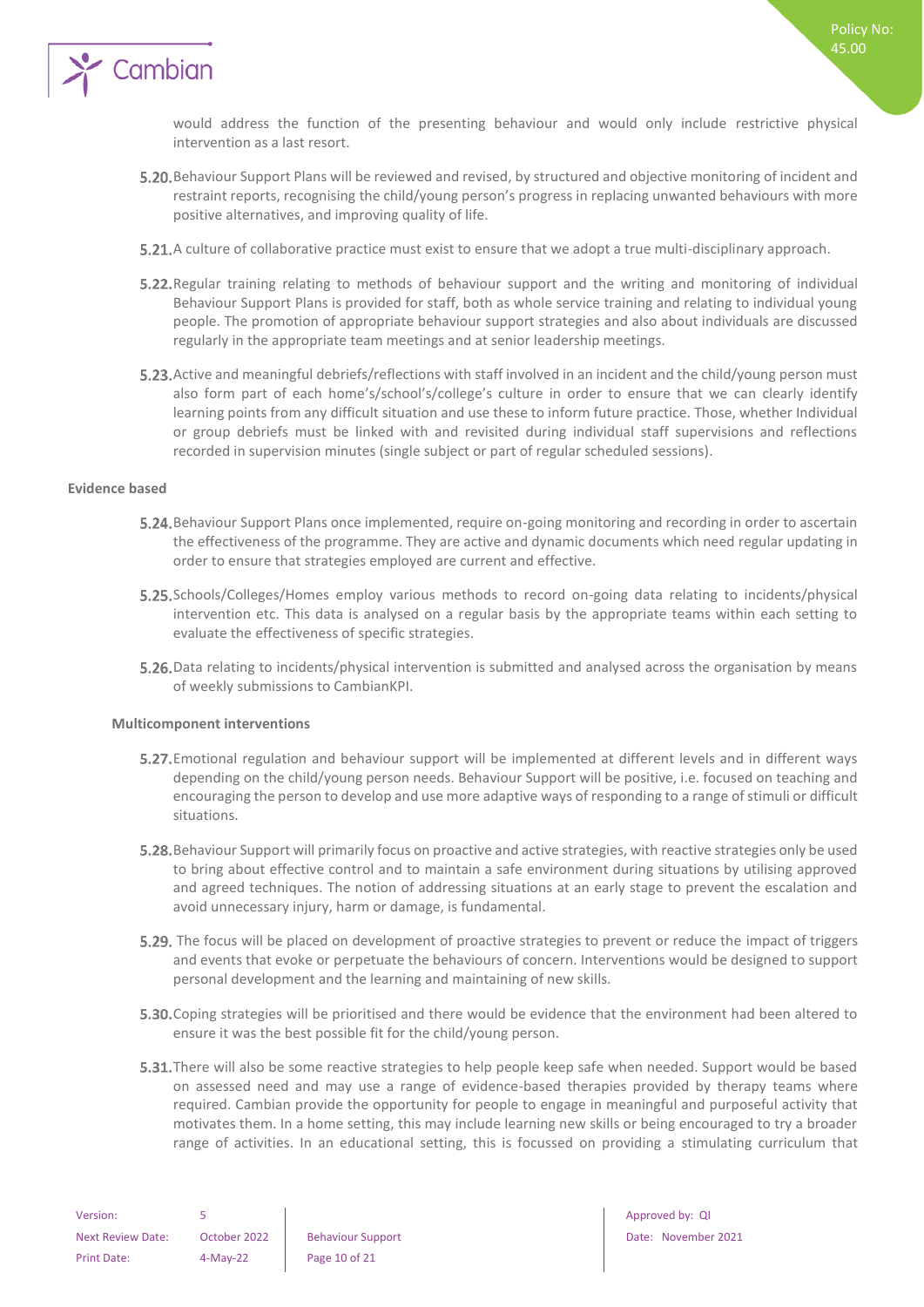

captures the individual's imagination and takes account of the ways in which the individual learns best and is appropriately differentiated in order to enable engagement in learning.

## <span id="page-10-0"></span>**6. Procedure**

#### **Risk Assessment and Management process – Education**

- Please read this section in conjunction with the 45.01 **Risk Assessment and Management process map for Education,** which provides an overview of the risk assessment and management process from the point of referral assessment to the point of transition onto the next phase of children's/young people's life within or outside Cambian.
- 6.2. As a part of this process, each site will have the following set of documents for each child/young person, which will identify key information in relation to the effective support of behaviour and management of known risks from pre-admission and throughout their placement.
	- Referral Assessment Placement (RAP)
	- Impact Assessment (IA)
	- Individual Risk Assessment (IRA) IRA must be reviewed (as a minimum) every three months or as appropriate based on observed behaviour that either improves or deteriorates. If at any time a behaviour or risk of behaviour puts the individual into the 'High Priority Group' (HPG) then the reviews will be more frequent and according to need as required. Any behaviour resulting in a high level intervention will automatically be followed by a review of the Individual Risk Assessment document.
	- Behaviour Support Plan (BSP)
	- Placement Plan (Care Plan) Children/Adults
	- Risk Reduction Plan (RRP)
	- Placement Support Plan (PSP) this is one aspect of a continuum of support to those at risk of their placement breaking down. It is used where the behaviour of young people is such that on-going concerns with regards to the safety of others and/or staff are raised or the ability of the service to meet the young person's needs is in question.
	- Weekly Risk assessment (WRA) is based on Individual needs, presentation and type of service provided. Modification of the risk criteria might be required depending on the profile of the service.
	- Weekly Risk Assessment spreadsheet template
- 6.3. Managers must ensure that every individual has all the appropriate and relevant documents completed at the appropriate stages in a young person's placement, informed by the relevant information including EHCP, LA Placement Plans and Health Plans. Those documents must be:
	- Developed (where appropriate involving Individual and their family) and implemented during the assessment period,
	- Subject to the agreed systems for monitoring of behaviour concerns,
	- Subject to data processing and analysis to review trends Individual Risk Assessment.

#### <span id="page-10-1"></span>**Individual Risk Assessment (IRA)**

- 6.4. In the context of supporting behaviour, an Individual Risk Assessment will be used to identify what level of risk the individual may present on site and in the community. A Behaviour Support Plan will identify the relevant type(s) of proactive, active and reactive interventions or support that will be needed in different situations in order to ensure that an individual's behaviour will not threaten safety (theirs or others).
- 6.5. It is crucial that any potential need to employ restrictive physical intervention is acknowledged in the Behaviour Support Plan, so that an appropriate intervention can be properly planned. If an Individual's behaviour indicates that there is a strong likelihood that it will become necessary to use some form of

| Version:                 |              |                          |
|--------------------------|--------------|--------------------------|
| <b>Next Review Date:</b> | October 2022 | <b>Behaviour Support</b> |
| Print Date:              | $4-May-22$   | Page 11 of 21            |

Approved by: QI Date: November 2021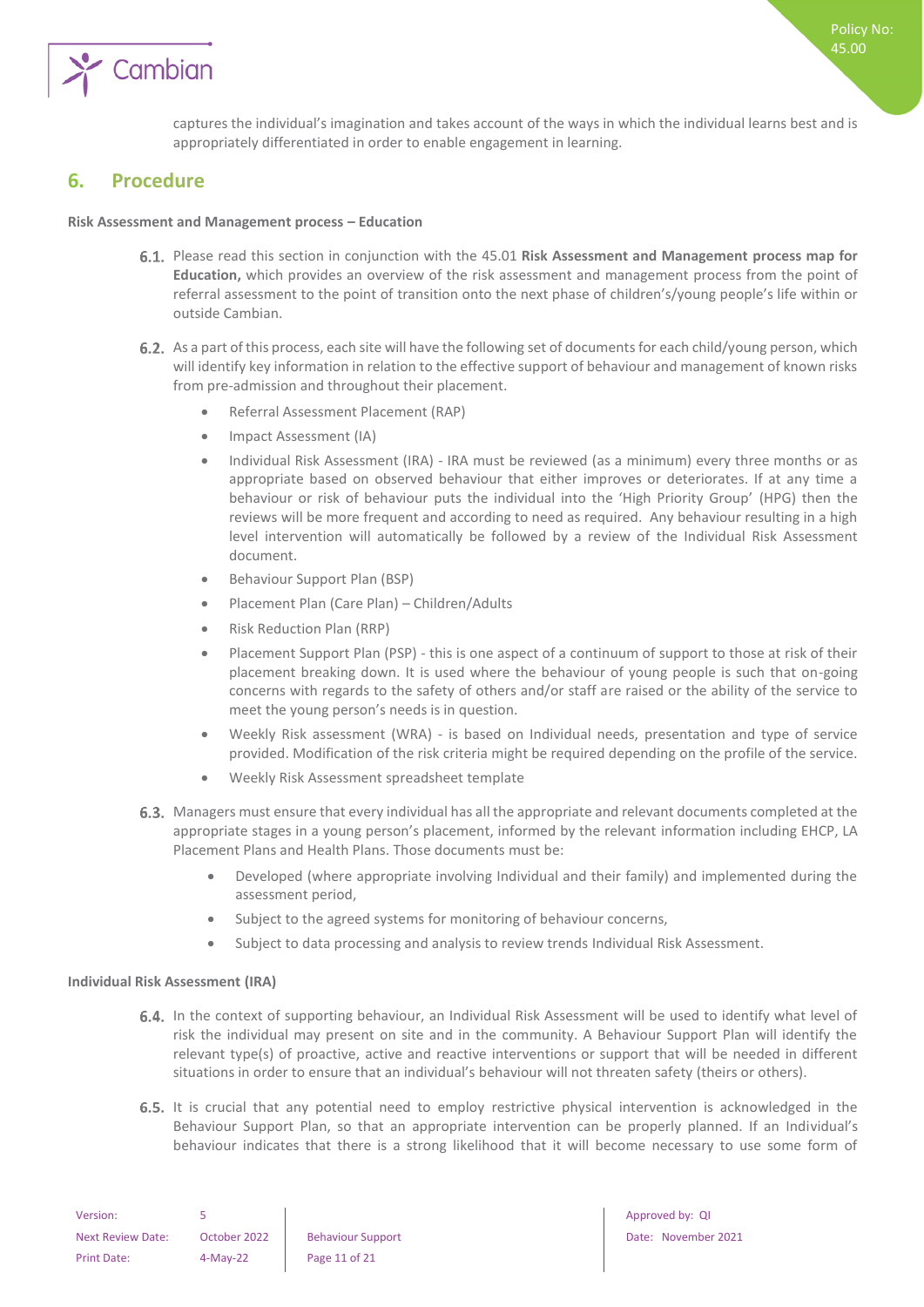

restrictive physical intervention, then the Behaviour Support Plan and an Individual Risk Assessment needs to reflect this.

- 6.6. The Individual Risk Assessment will also be used as a process to identify what actions will need to be taken to allow/enable an individual access to activities. In some circumstances it may be necessary to delay or avoid a particular activity because the current level of risk posed to the individual or others. However, staff will need to be mindful of the potential for discrimination against an individual if their access to an activity is being restricted unnecessarily.
- 6.7. In drawing up plans for the use of restrictive physical intervention, close liaison will be maintained between the multi-disciplinary teams involved with the individual in our care. Formal methods of sharing successful approaches and interventions should be adopted in order to ensure consistency and to maximise effectiveness.

#### <span id="page-11-0"></span>**Behaviour Support Plan (BSP)**

- 6.8. Behaviour Support Plans should identify the particular setting conditions both within and outside the immediate environment that increase the likelihood of behaviour of concern occurring. These might include factors that increase the individual's general level of anxiety or stress and so affect their tolerance and ability to cope with the demands being made on them. The BSP should include details of observable signs in the individual's behaviour or demeanour that suggest increased levels of stress, agitation or anxiety as well as key triggers that are known to provoke behaviour of concern under certain setting conditions.
- Each Behaviour Support Plan should include clear criteria for when a particular intervention will be considered to be appropriate for that individual. Steps should be taken to ensure that all staff who may have to use these techniques are clear about what exactly is permissible, and under what circumstances. Clear distinctions should be made between the options that have been identified as appropriate, and their use under different circumstances.
- 6.10. Behaviour Support Plans will include details of the wider range of proactive strategies to be employed in an attempt to avoid the need for restrictive physical intervention. This will include longer-term planning to address the root causes (function) behind the behaviour, as well as de-escalation and diversion techniques to be employed when behaviour begins to deteriorate beyond normal expectations.
- 6.11. Responses to behaviour of concern should take into account the individuality of the person in our care. In identifying appropriate interventions for that individual, a comprehensive assessment of their needs should be carried out, using a multi-disciplinary approach. Where the child/young person experienced trauma, approaches to behaviour support strategies must be trauma informed, so the appropriate and effective staff responses can be given.
- 6.12. When planning the use of restrictive physical intervention, it is important to ensure that the particular intervention is not contra-indicated because of personal characteristics or health/medical factors (i.e. asthma, increasing risks of positional asphyxiation, Sickle cell anaemia) in cases of potential physical harm as a result of physical intervention, it may be necessary to seek medical advice before the use of certain support techniques.
- **6.13.** There will be times when staff will need to intervene physically to keep children and young people safe or to keep themselves and/or others safe. However, just because restraint is permissible, it does not mean that it is the best and/or only way to manage a concern or situation. Staff should always consider the balance of risk associated with carrying out any intervention, i.e. action taken will be to prevent a greater harm from occurring, this is assessing the balance between the risks of carrying out the intervention against the risk of not carrying out that intervention.
- 6.14. As well as physical harm, it is important to understand an additional risk associated with potential psychological harm as the result of the use of restrictive physical intervention. This needs to be tended to with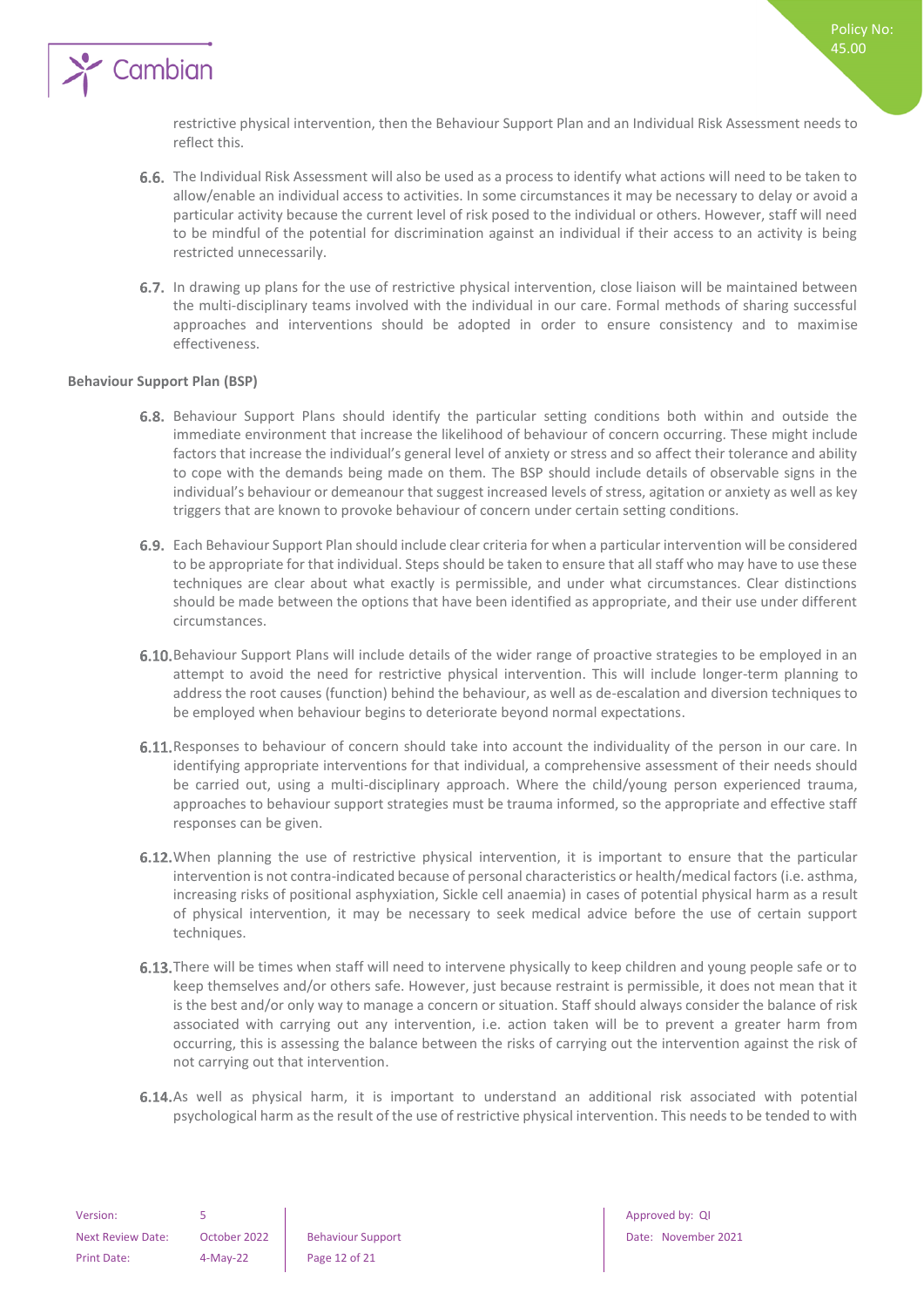

the same attention as any physical harm. This means ensuring effective debriefs for those involved and reattuning of relationships.

6.15. Physical interventions should only be used in conjunction with other strategies designed to help the individual learn alternative non-challenging behaviours. As well as identifying responses to behaviour of concern, any individual plans should include details of environment changes, teaching opportunities and the provision of particular resources or activities that will enable the individual to learn to meet their own needs through more appropriate behaviour.

#### <span id="page-12-0"></span>**The role of staff**

- 6.16. Staff have a responsibility to ensure that incidents involving behaviour of concern are accurately reported immediately, discussed, recorded and actions taken to reduce the risk of an incident occurring again and to make reparation to any harm done.. The written/electronic record should be completed within an hour, but no later than 24 hours after the incident. It would be expected that any incident is recorded before a member of staff leaves site at the end of their working day.
- **6.17.** The team/person named as responsible for coordination of the school/home behaviour support has a responsibility for ensuring that each Incident sheet or electronic record is analysed and that the young person and staff involved have been offered a debrief. They must also ensure that every staff member debrief was further discussed by their line manager in the next available staff supervision session including reflection/feedback on how the incident was managed.
- 6.18. Any changes proposed to current Behaviour Support Plan(s) and Individual Risk Assessment(s) must be shared with all staff to ensure revised strategies are applies consistently and without a delay.
- 6.19. The Head of Service/Registered Manager has a responsibility to ensure all actions identified by the team/person named as responsible for coordination of the school/home behaviour support have been carried out in a timely manner.

#### <span id="page-12-1"></span>**The Role of children and young people**

- 6.20. Where possible all children/young people are encouraged and expected to take responsibility for their own behaviour and will be made fully aware of this Behaviour Support policy and their Behaviour Support Plan.
- 6.21. Where possible all children/young people are supported to understand what happened and how they can modify their responses in difficult situations.

#### <span id="page-12-2"></span>**Individual's Debrief /Reflections**

- 6.22. Following an incident involving behaviour of concern, the child/young person should be given the opportunity to talk through and reflect on the circumstances in which the child/young person found themselves. The purpose of this debrief is to explore with the child/young person the responsibility for what has happened and to identify alternative strategies for the child/young person to avoid similar situations occurring in future. Where a child/young person is unable to use words to reflect on the incident, other forms of debrief should be explored. This could involve the use of social stories (see 45.11 a-f for debrief guidance).
- 6.23. It is necessary to exercise judgement in the timing of this meeting  $-$  balancing the need to allow sufficient time for the child/young person to calm down fully without allowing too much time to pass so that the meeting loses its immediacy and impact. It is also important to think about who should conduct this meeting. Ideally it should not be the person directly involved in the incident. It would be preferable if the meeting could be conducted by a person who has a good relationship with the child/young person and who is seen as credible, fair and authoritative. **NB: If the child chooses to have a debrief/reflective session with someone who was involved in the incident, an additional wellbeing check should be carried out before and after the session by somebody who was not involved in the incident.**
- 6.24. The purpose of the meeting is to promote change and to help the child/young person to develop improved self-regulation or more effective strategies to manage stimuli. It is essential that staff understand the

| Version:                 |              |                          |
|--------------------------|--------------|--------------------------|
| <b>Next Review Date:</b> | October 2022 | <b>Behaviour Support</b> |
| <b>Print Date:</b>       | $4-Mav-22$   | Page 13 of 21            |

Approved by: QI Date: November 2021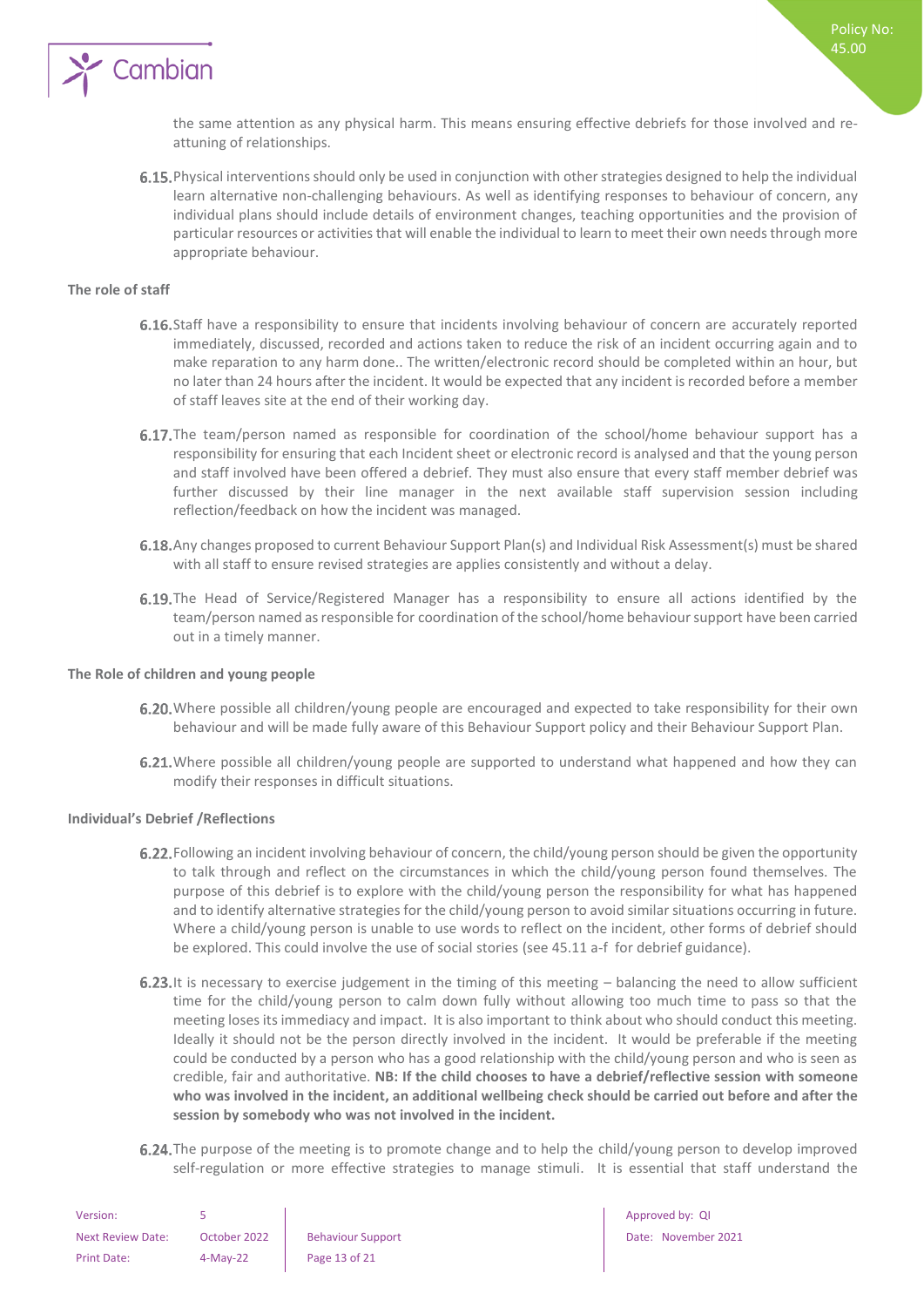

potential impact of toxic shame on a child/young person's ability to reflect on an incident and It is important that it is conducted in a calm and supportive way which the child/young person experiences as helpful and positive.

- 6.25. If it is necessary to impose any sanctions on the child/young person or there are any other negative outcomes (from the child/young person's perspective) they should be informed of these things after and separate from the debriefing meeting. Any sanctions or consequences should be in line with policy and be recorded in a timely manner.
- 6.26. In some cases a member of the therapy team might need to be involved and support depending on capacity. They may be able to help with the selection of questions, or with specific arrangements around the communication with the child/young person.
- 6.27. Sites may use different specifically designed debrief documents which will be carefully selected for each child/young person. Examples of Facilitated Decision Making (FDM) and Evaluation Support Procedure level 1-4 are in **45.11 a-f – Individual Debrief resources.**

#### <span id="page-13-0"></span>**Structure, boundaries and school/home rules**

- All locations will ensure that all Individuals are cared for and/or educated in an environment which provides positive and appropriate structure, boundaries and rules. These help to provide the framework for developing a moral foundation where skills of self-control and self-discipline are developed and children and young people are able to take responsibility for their actions.
- 6.29. All locations will provide clear information on any rules that apply in that setting and where appropriate individuals will sign agreements or contracts that they understand them and what any consequences would be for breaking those rules. Where individuals are age of 16 or above and do not have capacity to agree to such rules **13.00 Mental Capacity and Consent** policy will apply and any decisions will be made with the individual's best interest.

#### <span id="page-13-1"></span>**Ongoing support, praise and encouragement**

- 6.30. Helping the child/young person learn about, and where appropriate replace maladaptive strategies for coping with or communicating needs, wants and feelings with a more socially appropriate pattern is a key objective of effective behaviour support, but it may not work for everyone immediately. Rewards motivate and help children and young people to see that good behaviour is important and also valued. At Cambian we seek to reward all children and young people for their efforts, commitment, good behaviour, achievements and hard work in a variety of ways.
- 6.31. Praise and encouragement develops children and young people's confidence and self-esteem and can be used as a motivator to encourage positive behaviour. For those who require further encouragement, the promise of rewarding experiences as a consequence of appropriate behaviour provides an added motivator. Therefore where appropriate, token and reward systems can be extremely effective motivators in the development of positive behaviour.
- 6.32. Where the child/young person has experienced trauma, education about trauma reactions will be provided and a hope for full recovery given. This may be led by the member of the senior management team or therapy team member – depending on the type of provision offered.
- 6.33. Conveying information about common reactions to trauma can often be helpful, not only to the child/young person, but also to the people around them, including staff, parents, teachers, non-teaching staff and community member involved in child's/young person's life. Knowing what to expect and what reactions are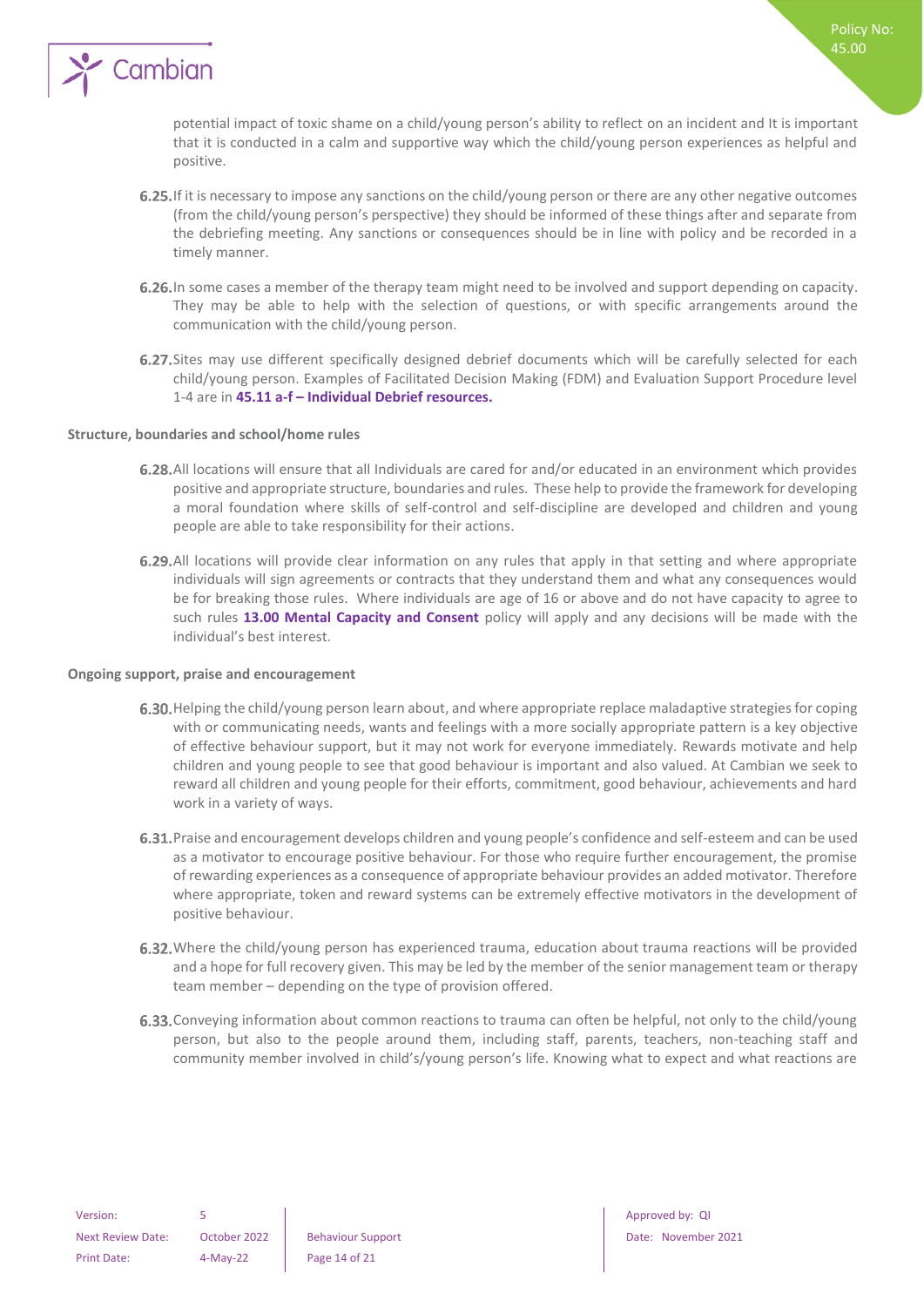

most common can relieve adults' worries that the child/young person will not recover or will be damaged forever.

#### <span id="page-14-0"></span>**Consequences**

- 6.34. It is essential that those supporting young people in the aftermath of an incident understand the function of the undesirable behaviour for the young person when considering how to proceed. If staff understand the function, this will help to guide the opportunities for learning (consequence). Many of the neuro-diverse children/young people in our services experience a high degree of anxiety and this presents in different ways, many of them are socially unacceptable. This is likely a result of them not having the capacity, or communication skills to be able to express these feelings in other ways. They rely on the attunement of staff supporting them to make sense of these feelings and support their emotional regulation. Where this support fails, and behaviour is the only form of communication accessible, the underlying, unexpressed emotions are at risk of being compounded by fear and shame, both emotional states which do not provide an emotional safe space where learning can occur. **REMEMBER Shame doesn't motivate prosocial behaviours; it fuels social withdrawal and low [self-esteem](https://www.psychologytoday.com/us/basics/self-esteem)**.
- 6.35. Children and young people rarely respond positively to being addressed by an adult raising their voice and will either become extremely distressed or over-stimulated, exacerbating any inappropriate behaviour (shame response). Other children and young people observing such behaviour may also become distressed or over-stimulated, causing incidents to escalate. Therefore, where supportive correction is felt to be necessary and effective, it should be delivered calmly and quietly, avoiding unnecessary distress/stimulation.
- 6.36. As well as rewarding positive behaviour, there is a need for consequences to support and facilitate learning more prosocial behaviour. The use of consequences should be characterised by certain features, such as:
	- It must be clear why the consequence is being applied,
	- It must be made clear what changes in behaviour are required to prevent similar situation,
	- There should be a clear distinction between minor and major incidents,
	- The focus should be on the behaviour, not the child/young person.

#### <span id="page-14-1"></span>**Working together**

- 6.37. All services will ensure that there is an ongoing dialog (where appropriate and advisable) with families, carers and other professionals involved.
- 6.38. All services must liaise closely with those responsible for the child's/young person's care to effectively support children and young people across a range of contexts. The services will share observations and feedback but also seek support in the development of practice which is of benefit to the child/young person life.
- 6.39. Other agencies and professionals will be engaged when considered necessary and in the best interests of the child/young person by both their parents/carers/LA and the service.

#### <span id="page-14-2"></span>**Physical Intervention**

- 6.40. This section should be read in conjunction with 46. Physical Intervention (PI) policy and procedure.
- 6.41. The purpose of physical intervention is to take immediate control of a dangerous situation, in order to end or significantly reduce the risk of harm to the person and others around them. Physical Restraint is a restrictive

Next Review Date: October 2022 Behaviour Support Date: November 2021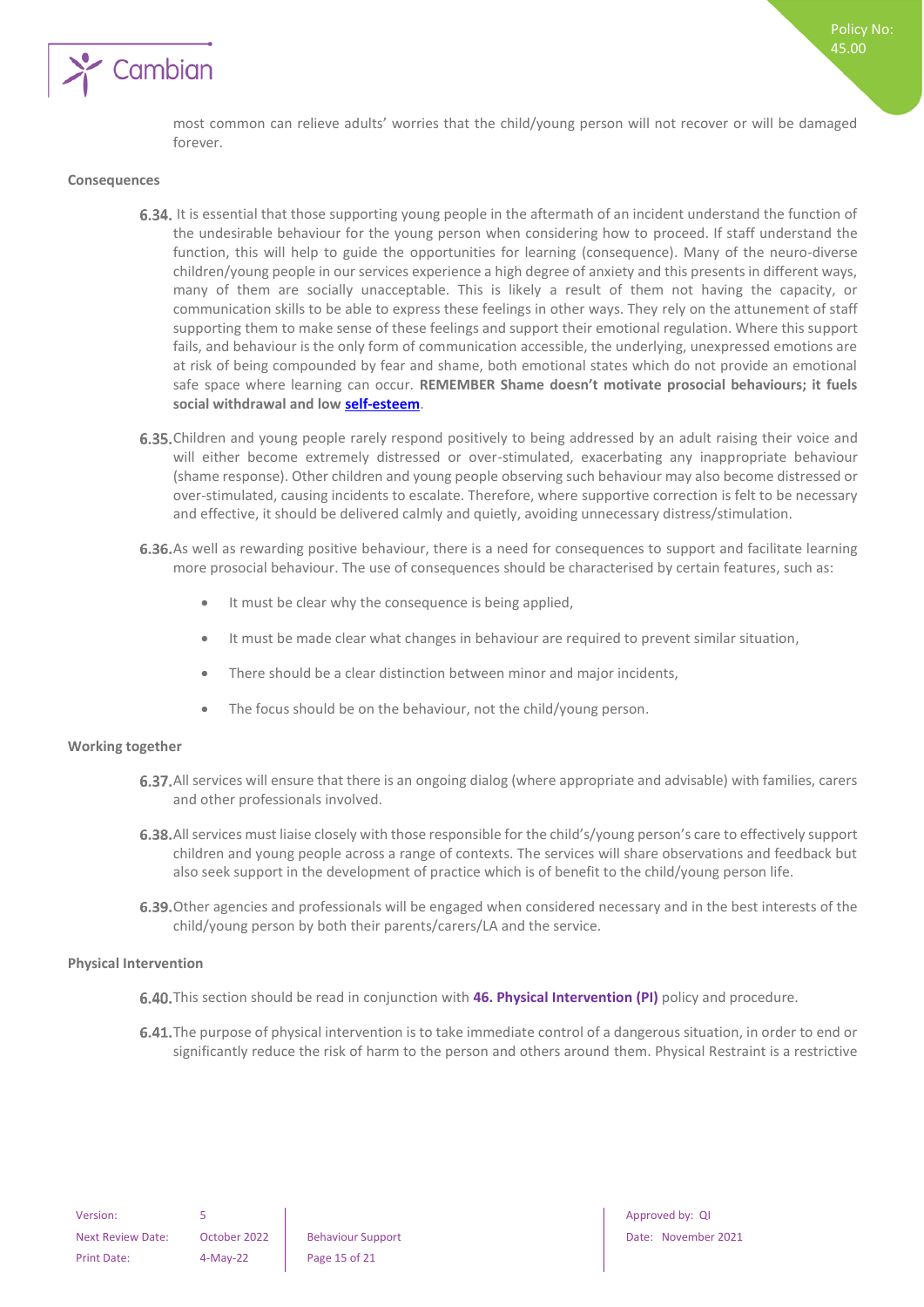

6.42. Cambian services use either of the following BILD accredited Physical Intervention methods:

- CPI Management of Actual of Potential Aggression (MAPA),
- PILLARS,
- Management of Violence and Aggression (MVA).
- Team Teach
- 6.43. This policy, procedure, supporting documentation and training are provided for staff to give clear instruction and guidance.

#### <span id="page-15-0"></span>**Supporting staff**

- 6.44. We understand that working with children and young people with complex needs in developing effective behavioural support requires commitment, specific skill and dedication. In order for the support for behaviour to be as effective as it could be, it is necessary for the staff involved to be provided with a learning and reflections opportunities and with the appropriate level of skill and confidence. Cambian is committed to supporting staff by:
	- Providing MAPA, PILLARS, MVA model training and also where required additional learning opportunities in the use of appropriate strategies and interventions,
	- Completion and continuous monitoring of Cambian KPI's including an overview of incidents, deescalation and level of restraints used,
	- Providing support from a member of the Senior Leadership Team to members of staff including managers whenever requested,
	- Providing additional guidance, for example clinical support in development or review of Behaviour Support Plans for children and young people in order to address challenging behaviour,
	- Regular monitoring of incidents,
	- Staff debrief sessions following stressful or serious incidents,
	- Providing regular supervision with line manager which encourages deep reflection,
	- Providing access to Employee Assistance Programme which is free of charge.

#### <span id="page-15-1"></span>**Staff debrief**

- 6.45. We have a duty of care for our staff. Debrief after a serious incident and/or incidents where restrictive intervention was used is a necessary and important step. Debrief can be carried out by any member of staff including Managers, Team Leaders, members of the therapy team. The name of the staff member receiving and also providing debrief is added to the incident sheet, the debrief document is completed on 45.2 – Reflective Debrief and attached to the relevant incident form.
- 6.46. Where restrictive intervention took place, debrief with the member of staff should be carried out within 24 hours. There might be times where a group debrief will need to be offered – this will take place where a group of staff were involved in a difficult incident/situation and it is believed the whole group will benefit from the session. These sessions might be guided by Managers, facilitators or other identified practitioners. Group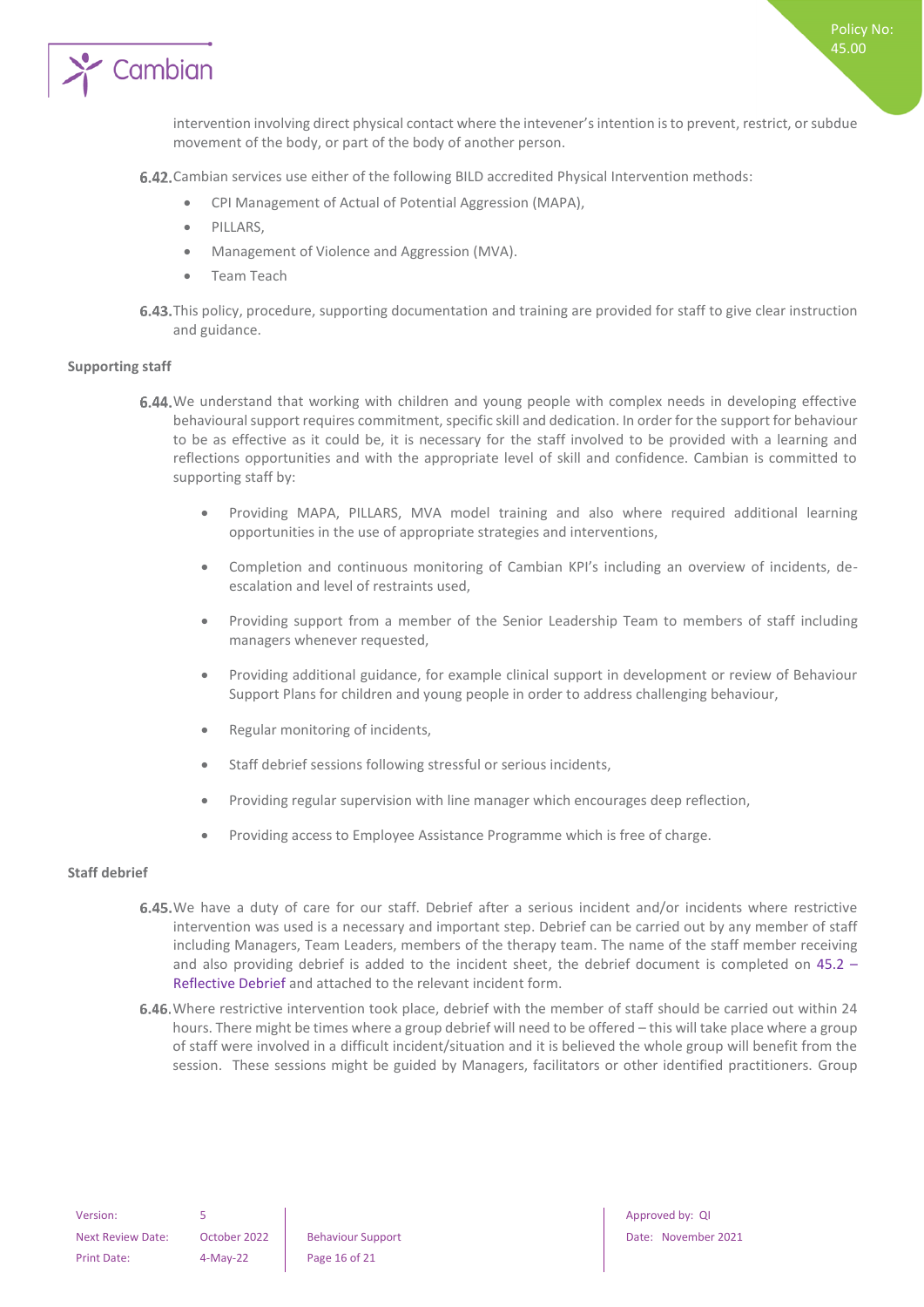

debriefs will be provided to review team members' experience at the time and it is important to remember that the feedback from each session should be use to inform further learning.

#### <span id="page-16-0"></span>**Heads of Care Forum**

- 6.47. Cambian Education has a dedicated Heads of Care forum which meets quarterly. The Forum comprises, but is not restricted to the following members:
	- Regional Education (Care) Leads (Chair)
	- Regional Education Leads open membership
	- Heads of Care/Registered Managers
	- Headteachers/Principals open membership
	- Responsible/Nominated Individuals and Directors open membership
	- COO open membership
	- Other Cambian key members depending on the subject discussed e.g. Learning & Development and HR team – by invitation
	- Guests (Regulators, Advocates, Parents/Siblings, others) by invitation

6.48. The Heads of Care forum members have collectively established the terms of reference:

- Networking opportunity to promote and share good practice,
- to support and encourage the development of the quality and best practice across care provisions,
- to ensure there is collaborative approach to raising standards,
- for Heads of Care to meet to problem solve, share information and offer peer support,
- on request to review, comment and make proposals for change in relation to policy and procedures,
- to provide a platform for understanding and introducing new initiatives: i.e. applying new legislation and to work specifically on an area of future development identified for our sector. all times with current legislation and statutory guidance, and ensure that daily practice and procedures accord with this policy,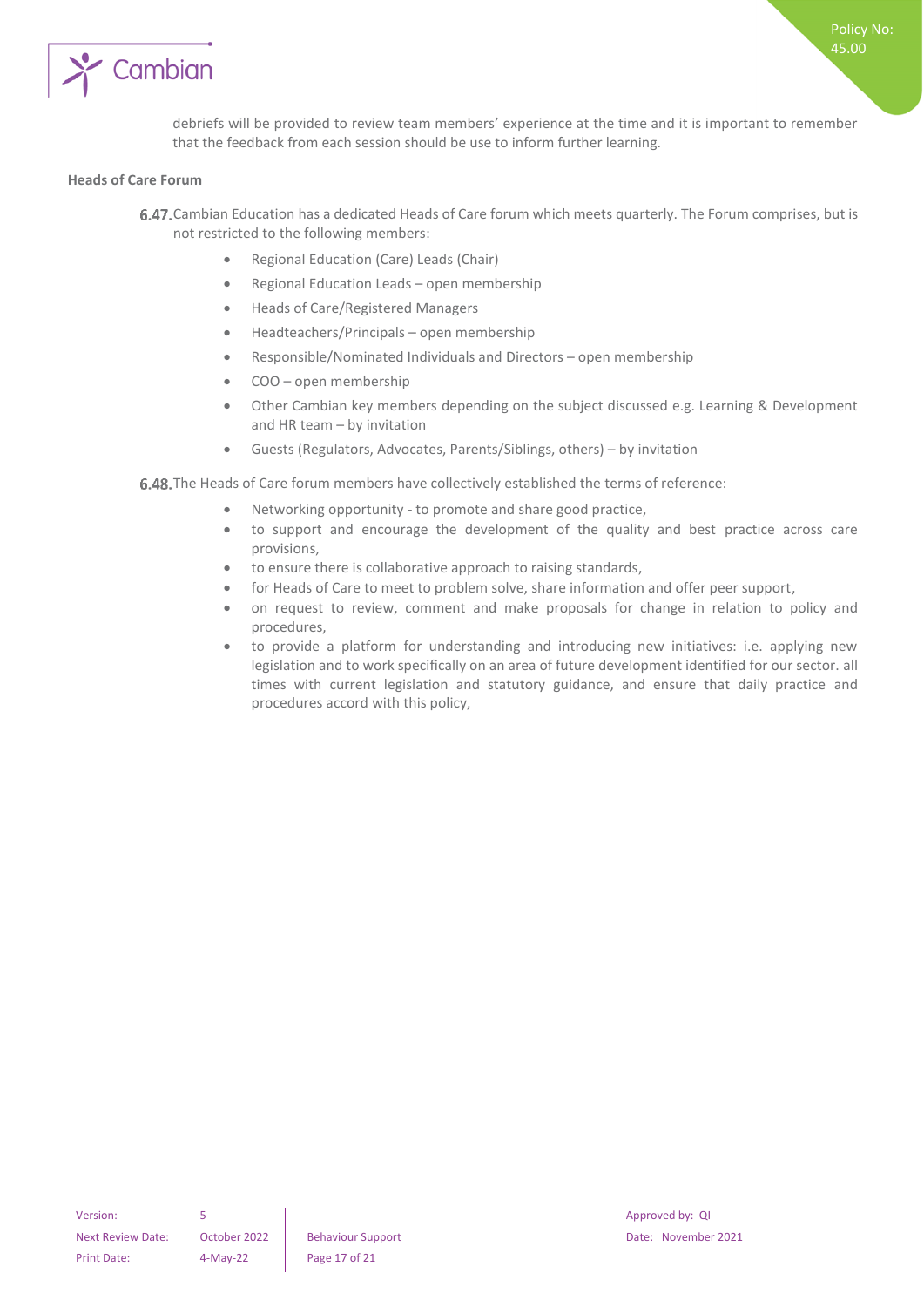

- Ensuring that Cambian Education meets the requirements of the relevant Behaviour Support framework within its standards and training (facilitated by relevant programme lead),
- Ensuring that operational feedback on the effectiveness of behaviour support policies and procedures is sought and promoting the welfare of children and young people are consistent at
- Monitoring and analysing a holistic view of behaviour support issues to ensure that incidents are managed effectively, themes are identified and tracked and appropriate actions are taken within suitable timescales,
- Facilitating a 'lessons learned' process to ensure that from an organisational perspective, learning points from serious incidents, can be identified and action taken which will support the review of this policy,
- Ensuring processes are in place and operating, to routinely review and evaluate behaviour support including practice and performance of all staff working with children and young people,
- Promoting and fostering a culture of continuous improvement across all disciplines,
- Providing an information exchange / setting for discussion to consider the best means to address any issues in relation to safeguarding & child protection, including working together with other agencies.

#### <span id="page-17-0"></span>**Need for consent**

6.50. Please read this section in conjunction with Mental Capacity and Consent and Deprivation of Liberty policy.

6.51. Children's and Young People's care must only be provided with the consent of the relevant person, which may include the person themselves.

#### <span id="page-17-1"></span>**Consent and Mental Health Act**

- 6.52. Where young people are detained under Section 2 and 3 of the Mental Health Act consent may not be required – staff should follow guidance within the MHA Code of Practice.
- 6.53. Implementation of positive behaviour support through supervision, staff meetings and collaborative discussion with members of the clinical team.
- Each location will have an up-to-date training matrix which provides evidence of all staff training including the name of the course, date and time taken and when this training needs to be refreshed.

## <span id="page-17-2"></span>**7. Standard Forms, Relevant Documents, Letters & References**

<span id="page-17-3"></span>**This Policy's supporting documents**

| 45    | Behaviour Support Policy - Education                     |
|-------|----------------------------------------------------------|
| 45.1  | Risk Assessment and Management process map for Education |
| 45.2  | Referral Assessment Placement Form                       |
| 45.3  | Impact Assessment                                        |
| 45.4a | Behaviour Support Plan – for Individual signature        |
| 45.4b | Behaviour Support Plan – for parent or LA signature      |
| 45.5a | Individual Risk Assessment                               |
| 45.5b | Individual Risk Assessment – example and guidance        |
| 45.6  | Risk descriptors                                         |
| 45.7a | WRA Guideline (ASD profile)                              |
|       |                                                          |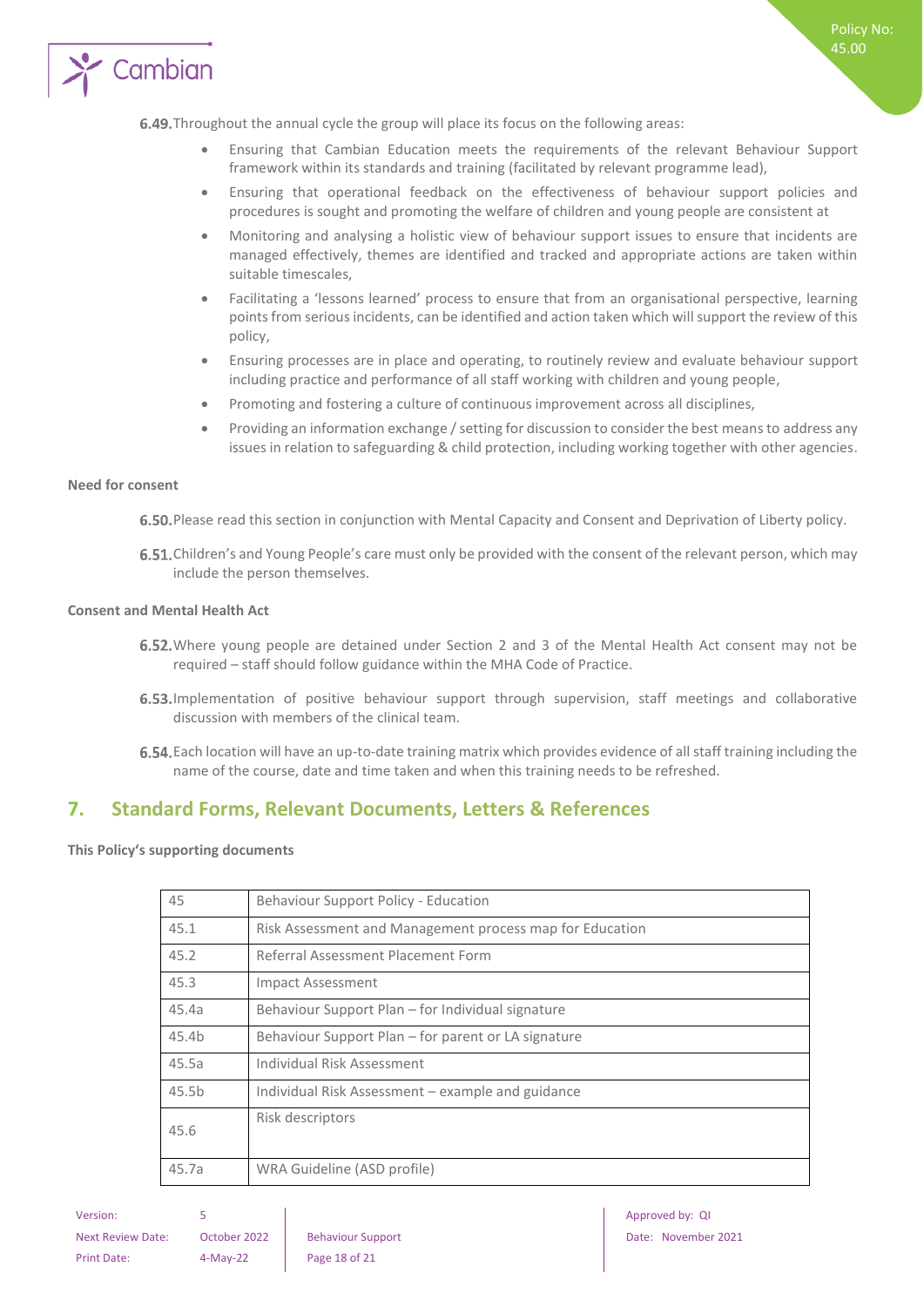

| 45.7b    | Weekly Risk Assessment (ASD profile)             |
|----------|--------------------------------------------------|
| 45.8a    | WRA Guideline (AS profile)                       |
| 45.8b    | Weekly Risk Assessment (AS profile)              |
| 45.9     | Weekly Risk Assessment spreadsheet template      |
| 45.10    | Incident Form                                    |
| 45.11a-g | Debrief Forms for staff (levels 1-4) 7 documents |
| 45.12    | Placement Support Plan                           |
| 45.13    | Staff Reflective debrief                         |
| 45.14    | Weekly Body Map                                  |
| 45.15    | Static body chart record                         |
| 45.16    | <b>Risk Reduction Plan</b>                       |
| 45.17a   | Placement Plan - adults                          |
| 45.17b   | Placement plan - children                        |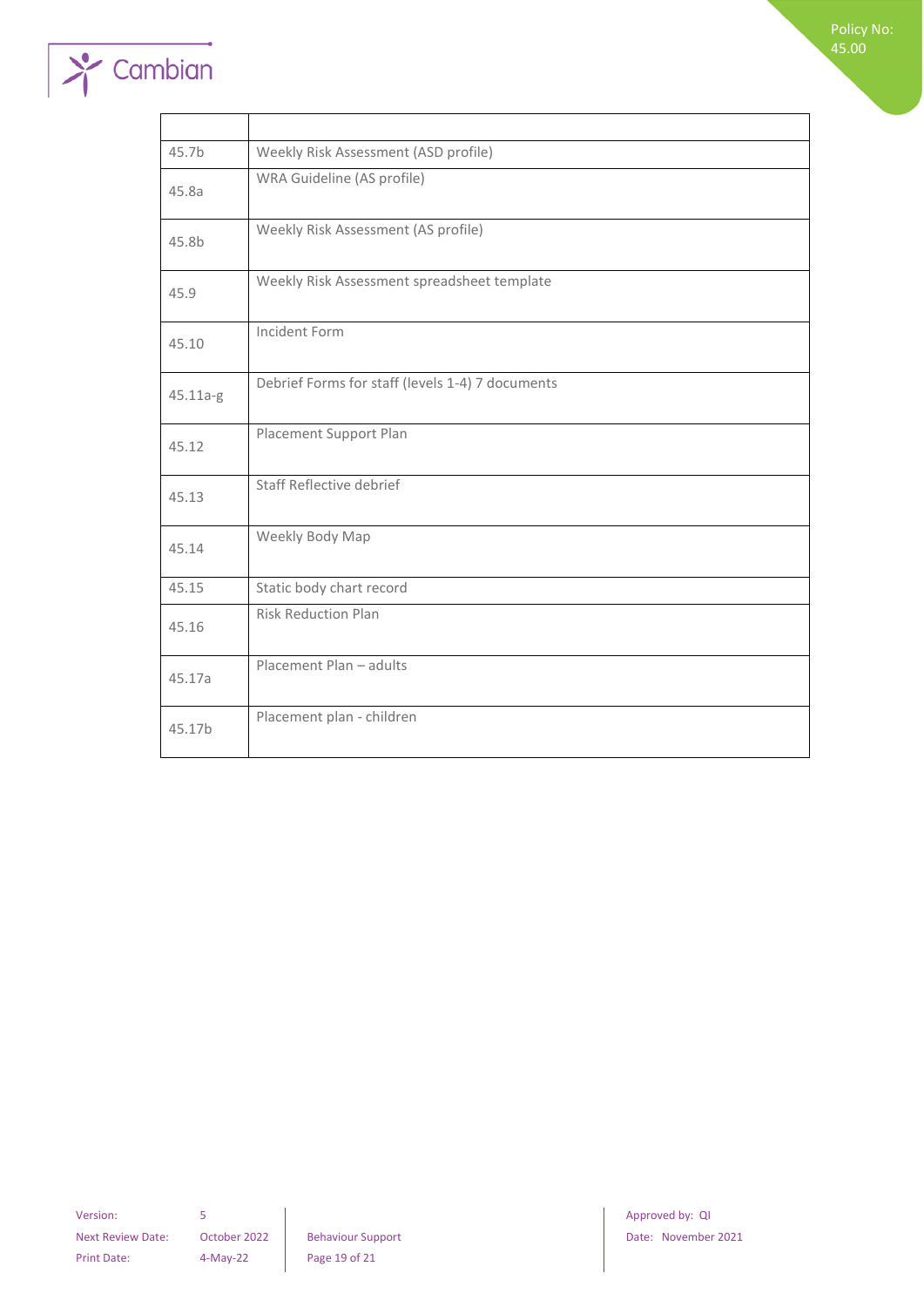

- 7.1. Risk Assessment and Management process map for Education
- 7.2. Referral Assessment Placement Form
- 7.3. Impact Assessment
- 7.4. Behaviour Support Plan for Individual signature
- 7.5. Behaviour Support Plan for parent or LA signature
- 7.6. Individual Risk Assessment
- 7.7. Individual Risk Assessment example and guidance
- 7.8. Risk descriptors
- 7.9. Weekly Risk Assessment (ASD profile)
- 7.10. WRA Guideline (ASD profile)
- 7.11. Weekly Risk Assessment (AS profile)
- 7.12. WRA Guideline (AS profile)
- 7.13. Weekly Risk Assessment spreadsheet template
- 7.14. Incident Form
- 7.15. Debrief Forms for staff (levels 1-4) 7 documents
- 7.16. Placement Support Plan
- 7.17. Staff Reflective debrief
- 7.18. Weekly Body Map
- 7.19. Static Body Chart Record
- 7.20. Risk Reduction Plan
- 7.21. Placement Plan adults
- 7.22. Placement plan children

#### <span id="page-19-0"></span>**Other Cambian Policy**

- 7.23. Child Protection and Safeguarding
- 7.24. Child Sexual Exploitation
- 7.25. Physical Intervention
- 7.26. Mental Capacity and Consent
- 7.27. Anti-bullying
- 7.28. Third Party Aggression
- 7.29. Exclusions